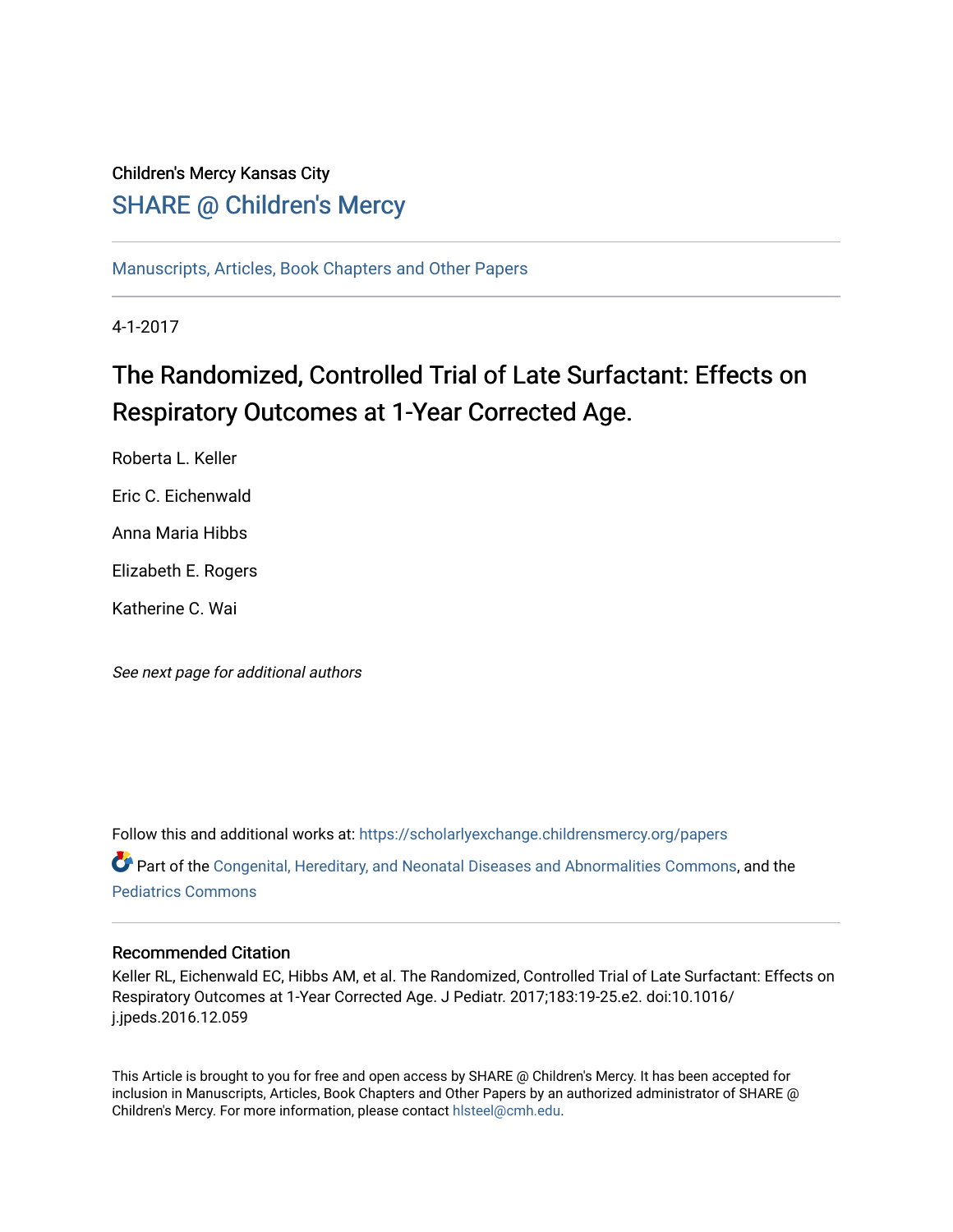#### Creator(s)

Roberta L. Keller, Eric C. Eichenwald, Anna Maria Hibbs, Elizabeth E. Rogers, Katherine C. Wai, Dennis M. Black, Philip L. Ballard, Jeanette M. Asselin, William E Truog, Jeffrey D. Merrill, Mark C. Mammel, Robin H. Steinhorn, Rita M. Ryan, David J. Durand, Catherine M. Bendel, Ellen M. Bendel-Stenzel, Sherry E. Courtney, Ramasubbareddy Dhanireddy, Mark L. Hudak, Frances R. Koch, Dennis E. Mayock, Victor J. McKay, Jennifer Helderman, Nicolas F. Porta, Rajan Wadhawan, Lisa Palermo, Roberta A. Ballard, and TOLSURF Study Group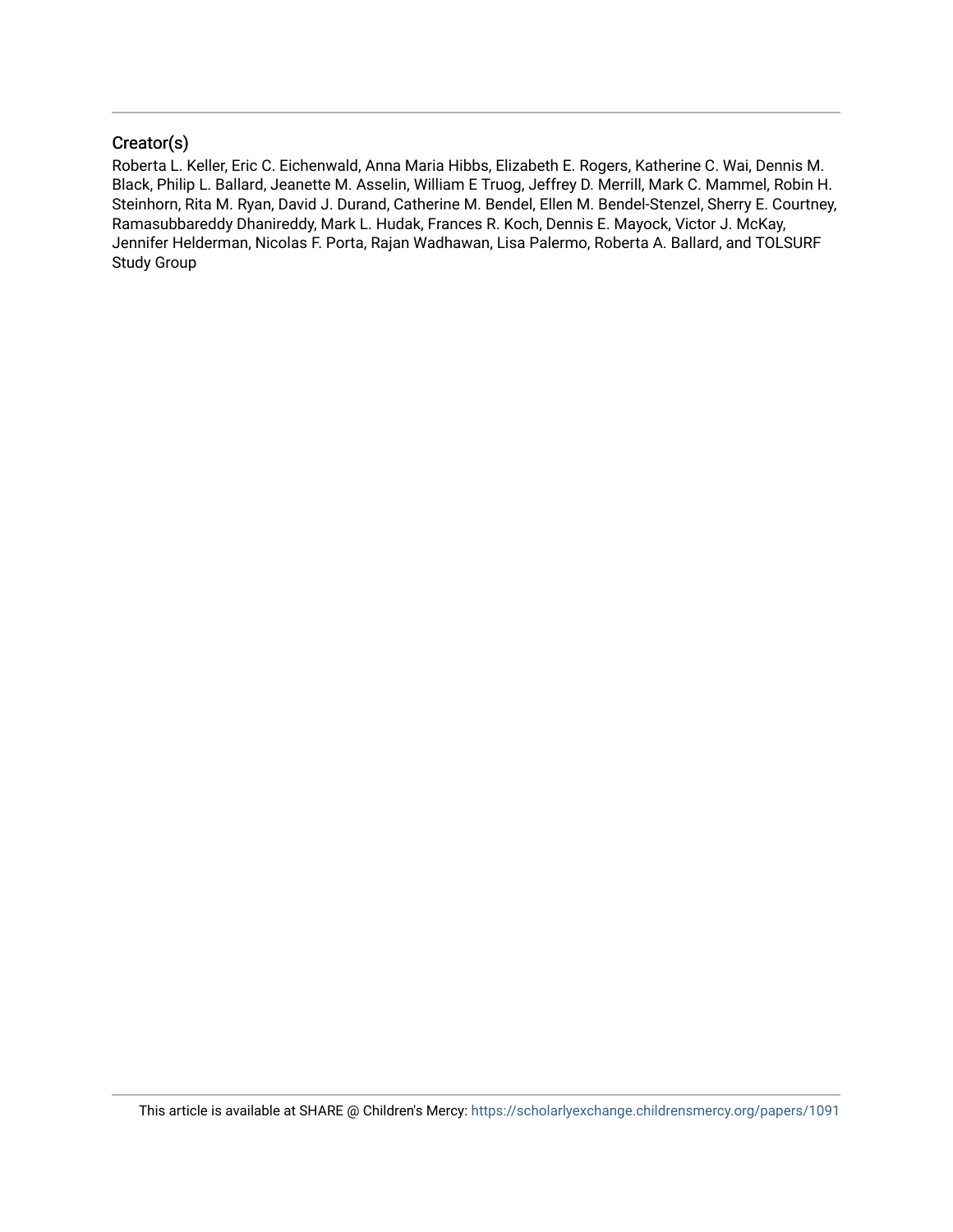

# **HHS Public Access**

Author manuscript J Pediatr. Author manuscript; available in PMC 2018 April 01.

Published in final edited form as:

J Pediatr. 2017 April ; 183: 19–25.e2. doi:10.1016/j.jpeds.2016.12.059.

### **The Randomized, Controlled Trial of Late Surfactant: Effects on Respiratory Outcomes at 1 Year Corrected Age**

**Roberta L. Keller, MD**1, **Eric C. Eichenwald, MD**2, **Anna Maria Hibbs, MD**3, **Elizabeth E. Rogers, MD**1, **Katherine C. Wai, MS**4, **Dennis M. Black, PhD**5, **Philip L. Ballard, MD, PhD**1, **Jeanette M. Asselin, MS, RRT-NPS**6, **William E. Truog, MD**7, **Jeffrey D. Merrill, MD**6, **Mark C. Mammel, MD**8, **Robin H. Steinhorn, MD**9, **Rita M. Ryan, MD**10, **David J. Durand**6, **Catherine M. Bendel, MD**11, **Ellen M. Bendel-Stenzel, MD**8, **Sherry E. Courtney, MD**12, **Ramasubbareddy Dhanireddy, MD**13, **Mark L. Hudak, MD**14, **Frances R. Koch, MD**10, **Dennis E. Mayock, MD**15, **Victor J. McKay, MD**16, **Jennifer Helderman, MD**17, **Nicolas F. Porta, MD**18, **Rajan Wadhawan, MD**19, **Lisa Palermo, MS**5, and **Roberta A. Ballard, MD**<sup>1</sup> **on behalf of the TOLSURF Study Group\***

<sup>1</sup>Department of Pediatrics, University of California San Francisco, San Francisco CA

<sup>2</sup>Department of Pediatrics, University of Texas, Houston TX

<sup>3</sup>Department of Pediatrics, Case Western Reserve University, Cleveland OH

<sup>4</sup>UCSF School of Medicine, San Francisco CA

<sup>5</sup>Department of Epidemiology and Biostatistics, University of California San Francisco, San Francisco CA

<sup>6</sup>Benioff Children's Hospital Oakland, Oakland CA

<sup>7</sup>Department of Pediatrics, Children's Mercy Hospital, Kansas City MO

<sup>8</sup>Department of Pediatrics, Children's Hospital and Clinics of Minnesota, St. Paul and Minneapolis MN

<sup>9</sup>Department of Pediatrics, Children's National Medical Center, Washington DC

<sup>10</sup>Department of Pediatrics, Medical University of South Carolina, Charleston SC

<sup>11</sup>Department of Pediatrics, University of Minnesota

<sup>12</sup>Department of Pediatrics, University of Arkansas for Medical Sciences, Little Rock AR

<sup>13</sup>Department of Pediatrics, University of Tennessee Health Science Center, Memphis TN

Correspondence: Roberta L. Keller MD, UCSF Box 0734, San Francisco CA 94143, 415-514-3192, kellerr@peds.ucsf.edu, fax:  $415-476-5365.$ 

<sup>\*</sup>List of additional members of Trial of Late Surfactant (TOLSURF) Study Group is available at www.jpeds.com (Appendix). The other authors declare no conflicts of interest.

Portions of the study were presented as an abstract at the meeting of the Pediatric Academic Societies, April 30–May 3, 2016, Baltimore, MD

**Publisher's Disclaimer:** This is a PDF file of an unedited manuscript that has been accepted for publication. As a service to our customers we are providing this early version of the manuscript. The manuscript will undergo copyediting, typesetting, and review of the resulting proof before it is published in its final citable form. Please note that during the production process errors may be discovered which could affect the content, and all legal disclaimers that apply to the journal pertain.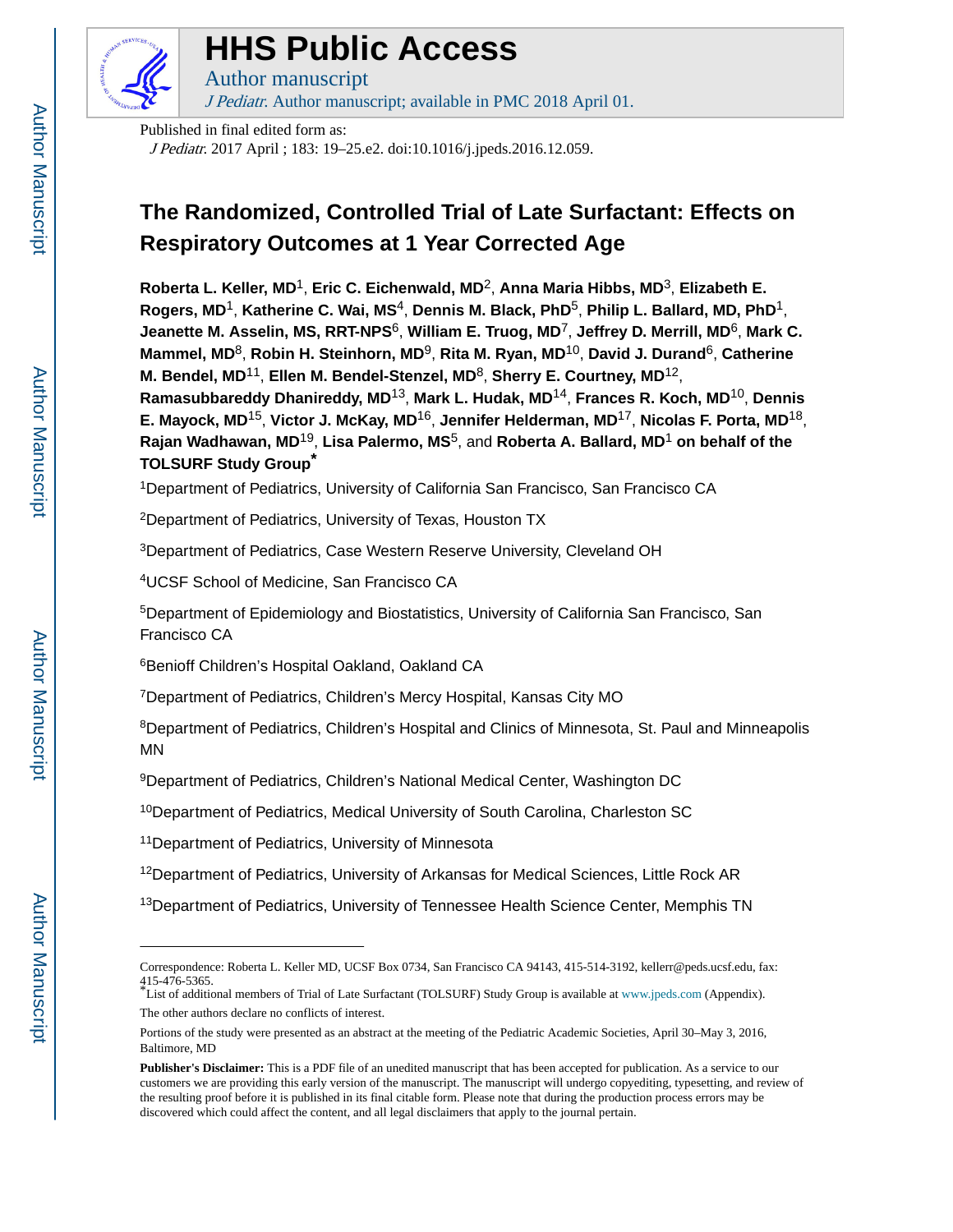<sup>14</sup>Department of Pediatrics, University of Florida College of Medicine, Jacksonville FL

<sup>15</sup>Department of Pediatrics, University of Washington, Seattle WA

<sup>16</sup>Department of Pediatrics, All Children's Hospital, St. Petersburg FL

<sup>17</sup>Department of Pediatrics, Wake Forest School of Medicine/Forsyth Medical Center, Winston-Salem NC

<sup>18</sup>Department of Pediatrics, Northwestern University Feinberg School of Medicine, Chicago IL

<sup>19</sup>Department of Pediatrics, Florida Hospital for Children, Orlando FL

#### **Abstract**

**Objective—**To determine the effects of late surfactant on respiratory outcomes determined at one-year corrected age In the Trial of Late Surfactant (TOLSURF), which randomized extremely low gestational age newborns (ELGAN, 28 weeks' gestational age) ventilated at 7–14 days to late surfactant and inhaled nitric oxide versus inhaled nitric oxide-alone (control).

**Study design—**Caregivers were surveyed in a double-blinded manner at 3, 6, 9 and 12 months corrected age to collect information on respiratory resource utilization (infant medication use, home support and hospitalization). Infants were classified for composite outcomes of Pulmonary Morbidity (No PM, determined in infants with no reported respiratory resource utilization) and Persistent PM (determined in infants with any resource utilization in  $\alpha$  surveys).

**Results—Infants (n=450, late surfactant n=217, control n=233) were 25.3±1.2 weeks' gestation** and  $713\pm164g$  at birth. In the late surfactant group, fewer infants received home respiratory support than in the control group [35.8% versus 52.9%, Relative Benefit (RB) 1.28 (1.07, 1.55)]. There was no benefit of late surfactant for No PM versus PM (RB 1.27; 95% CI 0.89, 1.81) or No Persistent PM versus Persistent PM (RB 1.01; 95% CI 0.87, 1.17). After adjustment for imbalances in baseline characteristics, relative benefit of late surfactant treatment increased: RB 1.40 (95% CI 0.89, 1.80) for No PM and RB 1.24 (95% CI 1.08, 1.42) for No Persistent PM.

**Conclusion—**Treatment of ELGAN with late surfactant in combination with inhaled nitric oxide decreased use of home respiratory support and may decrease persistent pulmonary morbidity.

**Trial registration—**ClinicalTrials.gov: NCT01022580

#### **Keywords**

bronchopulmonary dysplasia; prematurity; pulmonary morbidity; wheeze

Extreme prematurity carries a risk of ongoing pulmonary morbidity and resource utilization following hospital discharge (1–4). Interventional trials of both drugs and respiratory support strategies in extremely low gestational age newborns (ELGAN) focus on decreasing the rate of bronchopulmonary dysplasia (BPD) at 36 weeks' post-menstrual age (PMA) (5– 8). Although BPD is an imperfect predictor of later pulmonary morbidity (1, 4, 9), clinical trials have not reported broadly accepted later respiratory outcomes. Outcomes previously evaluated at 1–2 years of age include respiratory symptoms, medication use, respiratory exacerbations and hospitalizations due to respiratory disease (2–4, 10–12).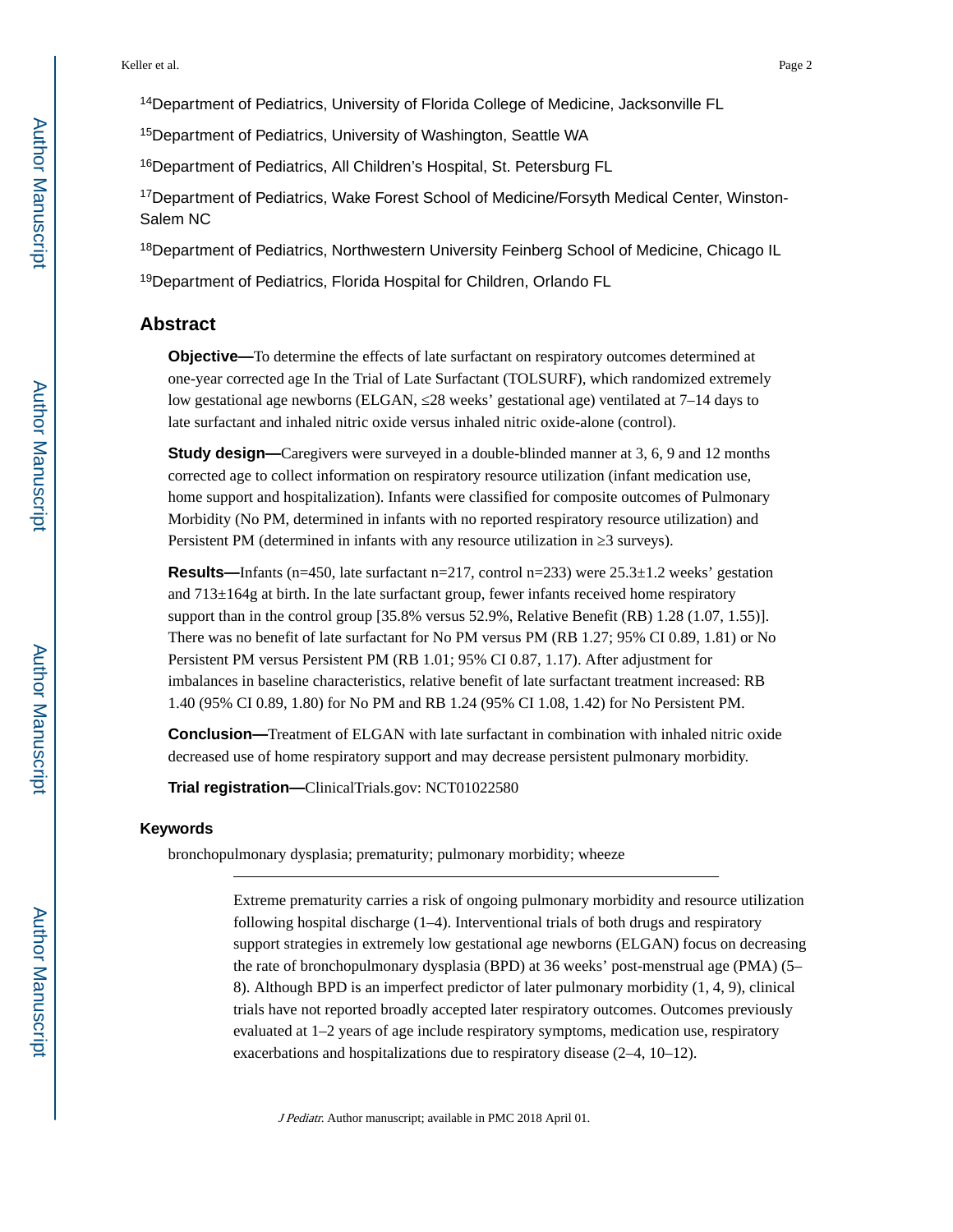The Trial of Late Surfactant (TOLSURF) was a randomized, controlled, masked clinical trial in which ELGAN at high risk for BPD who remained intubated in the second week of life were randomized to late surfactant (up to 5 doses) and inhaled nitric oxide (iNO) versus iNO-alone (13). We found no difference in the primary outcome of survival without BPD at 36 weeks' PMA. However, a potential benefit of treatment with late surfactant emerged with a later respiratory assessment at 40 weeks' PMA (term). Data on respiratory resource utilization after hospital discharge were collected. We sought to determine if there were effects of late surfactant on several clinically-relevant respiratory outcomes determined through one-year corrected age. We hypothesized that late surfactant and iNO would improve respiratory outcomes compared to iNO-alone.

#### **METHODS**

The TOLSURF study (ClinicalTrials.gov: NCT01022580) has been described in detail (13). Parental informed consent for participation was obtained under institutional review board approval at 25 US hospitals. In brief,  $511$  infants  $280/7$  weeks' gestational age (GA) underwent stratified randomization  $\ll$  26 weeks' GA or 26 weeks' GA) by site to late surfactant and iNO versus iNO-alone at  $7-14$  days ( $n = 252$  and 259, respectively). Calfactant (Infasurf, ONY Inc, Amherst NY) was administered in standard doses every 1–3 days for up to 5 doses in the late surfactant group. Control (iNO-alone) infants had no intervention (sham procedure behind a screen to maintain blinding). All infants received iNO for a 25-day course, per the protocol of our prior study of Inhaled Nitric Oxide to Prevent Chronic Lung Disease (NO CLD) (14, 15). The primary outcome of TOLSURF was survival without BPD, determined by  $oxygen/flow$  reduction challenge at  $36.0±1$  weeks' PMA. Infants on nasal cannula support with effective  $FiO<sub>2</sub><0.30$  who remained hospitalized at 40 weeks' PMA had a repeat assessment. No statistically significant differences were identified in primary or secondary outcomes during the neonatal hospitalization (13). Clinical study personnel and families remained blinded to treatment group assignment through the follow-up period (completed February 2016). Unblinded outcomes were periodically reviewed by an NIH-appointed Data Safety Monitoring Board.

Parents/caregivers were surveyed at 3, 6, 9 and 12 months corrected age (for prematurity) for interval events since discharge or last contact. Responses to questions regarding respiratory medication prescription, hospitalization for respiratory illness and home respiratory support (supplemental oxygen by nasal cannula or tracheostomy with or without assisted ventilation/ oxygen) were collated. Specific respiratory medication categories queried were inhaled bronchodilators (BD), inhaled corticosteroids (ICS), diuretics, systemic steroids and pulmonary vasodilators. We also asked caregivers if they had been told by a medical professional that their child had wheeze on auscultation. These questions were posed over the same time interval, since the last contact.

#### **Respiratory outcomes at one-year corrected age**

We focused the analysis of pulmonary morbidity following neonatal discharge on caregiverreported health resource utilization for respiratory indications in three domains (medications, hospitalization, and home support), using a short recall interval. We pre-determined several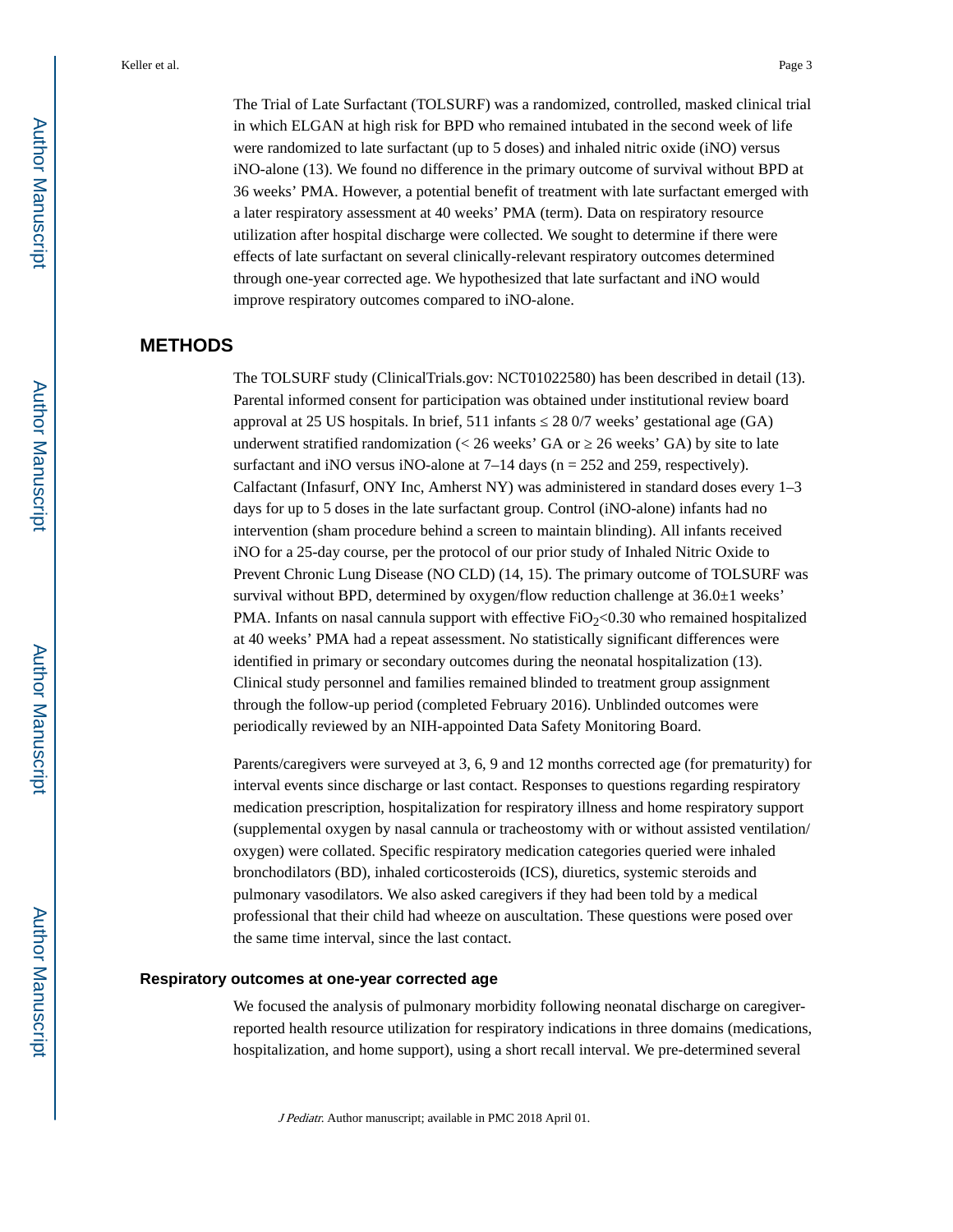outcomes to quantify the degree and type of morbidity experienced by these infants. Our primary outcomes were Pulmonary Morbidity (PM) and Persistent Pulmonary Morbidity. We assigned an outcome of No PM to infants whose caregivers reported no medications, hospitalizations or home respiratory support on any survey through 12 months corrected age.

We assigned an outcome of Any PM to all other infants. We defined Persistent PM in infants with morbidity on any domain on at least 3 surveys. Infants with morbidity on two or fewer surveys were classified as No Persistent PM. A committee of investigators who remained blinded to treatment assignment (RLK, EER, RAB) evaluated 37 infants with incomplete survey data who were unclassified for one or both outcomes, for adjudication of missing outcomes. Using simple imputation when data were missing between two other time points  $(e.g., no resource utilization reported), and additional respiratory resource utilization data$ collected during follow up visits in the second year of life and among infants with prolonged neonatal hospitalizations beyond 3 months corrected age, we were able to impute either missing PM or PPM for eight infants, and both for one infant. Four infants had no follow up data, two had insufficient data for both outcomes (but contributed other data on resource utilization), and the remainder were unable to be classified for one missing outcome (Figure 1; available at www.jpeds.com). Infants were classified as a wheezing phenotype if caregivers reported any ICS or BD use, or wheeze (versus no wheezing phenotype). They were sub-classified into four ordered categories of wheezing phenotype: Likely (ICS with/ without BD use), Probable (BD use with/without wheeze), Possible (Wheeze without BD/ICS use), or None (no ICS, BD or wheeze).

#### **Statistical analyses**

To estimate treatment effect, we used generalized estimating equations (GEE) to account for clustering of siblings. Analyses of baseline characteristics and potential modifiers of infant lung disease did not account for clustering. All analyses were by intent-to-treat, based on initial randomized allocation. Due to known impact of sociodemographic factors in postdischarge outcomes among extremely preterm infants, we planned *a priori* to adjust estimations of treatment effect for our primary outcomes (PM and Persistent PM) for differences (P<0.05) in baseline characteristics noted between groups.

#### **RESULTS**

Of 471 infants alive at 36 weeks' PMA and enrolled January 2010 and September 2013, 455 who remained in the study were discharged alive and 5 infants died after discharge without further follow-up data collected (Figure 1). Consistent with characteristics of the original study participants, infants with one-year follow up were predominantly male and averaged  $25.3\pm1.2$  weeks' gestation, with birth weight  $713\pm164$  grams (Table I) (13). The duration of mechanical ventilation was prolonged; 65% of infants had a diagnosis of BPD at 36 weeks' PMA and 37% had a diagnosis of BPD at 40 weeks' PMA. Eleven infants had undergone tracheostomy, six were receiving assisted ventilation at home and one was lost to follow up. There were significant baseline differences between late surfactant treated and control infants. Namely, infants in the late surfactant group had mothers who were 2 years younger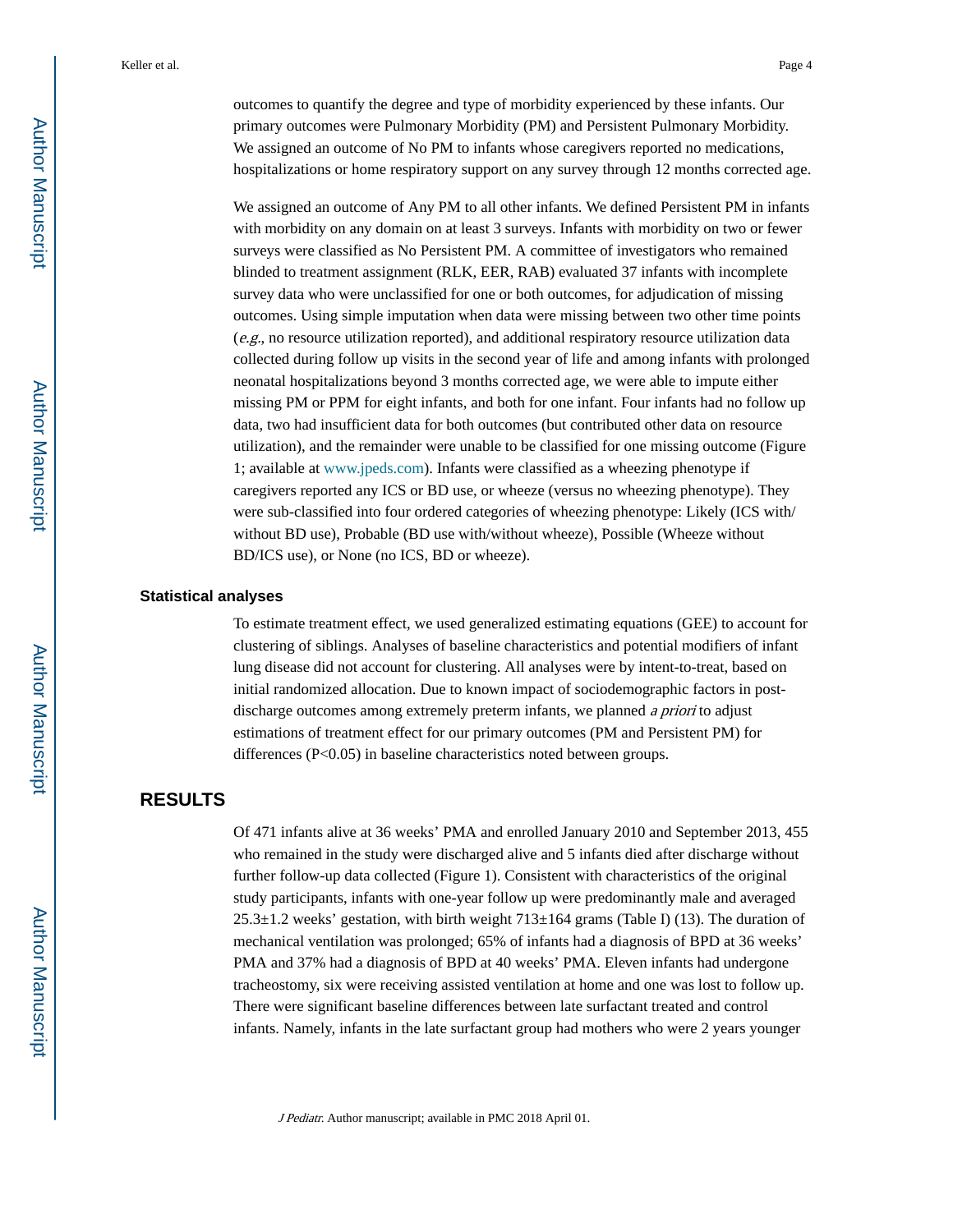(with a trend to lower educational attainment), and there were fewer products of multiple gestation.

We also evaluated for differences in potential modifiers of infant lung disease identified from the caregiver discharge survey. These included potential environmental tobacco smoke exposure, anticipated breast milk feeding, furry pet exposure, private insurance status and parental history of asthma. There were no significant differences by treatment group, although there was a trend toward a lower proportion of parents with asthma in the late surfactant group (14.5% versus 21.9%, P=0.05) (Table II; available at www.jpeds.com).

Surveys were completed near the target dates  $(3.2\pm 0.6, 6.2\pm 0.7, 9.1\pm 0.6,$  and  $12.3\pm 0.8$ months corrected age), with 421, 423, 413 and 414 fully completed surveys at 3, 6, 9 and 12 months corrected age, respectively. We were able to classify 439 infants (97.6%) for Pulmonary Morbidity (No PM versus Any PM) and 426 infants for Persistent PM (No Persistent PM versus Persistent PM); 25% (110/439) of the infants had No PM, and 36% (153/426) had Persistent PM. Of infants who reported resource utilization, 96 had morbidity at only one survey, 80 at two surveys, 73 at three surveys, and 80 at four surveys. The distribution of respiratory outcomes of interest at one-year corrected age by treatment group is shown (Table III). No benefits of late surfactant on composite outcomes were seen in unadjusted analyses: Relative Benefit (RB) of treatment with late surfactant 1.27 (95% CI 0.89, 1.81; P=0.19) for No PM and 1.01 (95% CI 0.87, 1.17; P=0.91) for No Persistent PM. After adjustment for baseline imbalances (maternal age and multiple gestation status), the relative benefit of treatment with late surfactant increased to RB 1.40 (95% CI 0.96, 2.04; P=0.08) for No PM, and RB 1.24 (95% CI 1.08, 1.42; P=0.003) for No Persistent PM. With adjustment for parental history of asthma in sensitivity analyses, there were no significant benefits of treatment for either No PM nor No Persistent PM. There was also no difference between groups for our definition of wheezing phenotype.

To further describe the relationship of treatment to post-discharge domains of pulmonary morbidity, we plotted overall resource utilization and utilization in each domain (medications, home support and hospitalizations) at each survey time point by treatment group (Figure 2, AD). Resource utilization was higher in the control group at all time points except 9 months. The treatment effect on these domains was limited. However, the overall proportion of infants in the late surfactant group that received home respiratory support (predominantly home oxygen use) over the follow-up period was lower (RB 1.28, 95% CI 1.07, 1.55; Table III), consistent with the observed pattern of less support at each time point. We also evaluated the relationship of reported exposures to respiratory medication classes (diuretics, bronchodilators, inhaled corticosteroids, systemic steroids) and treatment group, at each survey (Figure 2, E–H). Diuretic use tended to be higher in controls and bronchodilator use tended to be higher in the late surfactant group. Only 9 infants reported pulmonary vasodilator therapy, so this exposure was not evaluated further.

#### **DISCUSSION**

We demonstrated no substantial benefit of late surfactant as administered in TOLSURF on novel respiratory outcomes determined at one-year corrected age. However, there was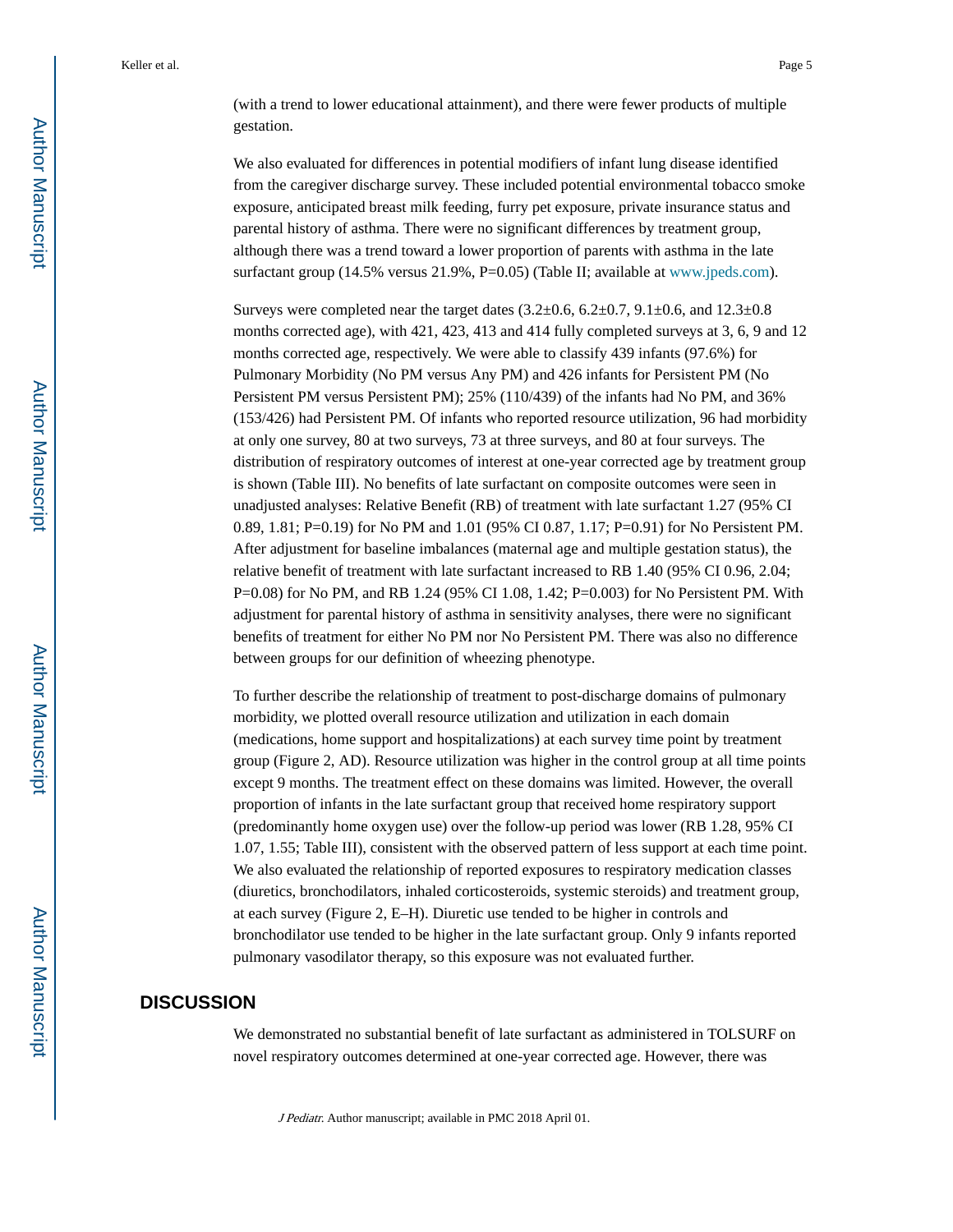significantly less use of home respiratory support over the first year in infants in the late surfactant group, consistent with the trend previously shown toward decreased need for oxygen at 40 weeks' PMA (13). As no substantial adverse effects of late surfactant were found during the neonatal hospitalization, the current data further support the safety of late surfactant therapy in high risk ELGAN.

Many randomized trials in ELGAN aim to improve infant respiratory status during the neonatal hospitalization. A number of these have failed to identify benefit in the neonatal period but have subsequently demonstrated advantage in at least one measure of respiratory status at follow-up (4–6, 10, 12, 16). Although Zivanovic et al found no difference in symptomatic lung disease at follow-up, measures of air flow obstruction and diffusing capacity were less compromised in children who were randomized to primary high frequency ventilation compared to conventional mechanical ventilation (16). Davis et al demonstrated a trend toward fewer respiratory exacerbations requiring asthma medications by one-year corrected age in preterm infants receiving antioxidant therapy with recombinant human superoxide dismutase compared to controls (10). Similarly, Stevens et al demonstrated fewer respiratory exacerbations by 22 months corrected age in children randomized at birth to primary nasal continuous positive airway pressure (CPAP) versus intubation with surfactant administration and mechanical ventilation (4). Akin to our findings, infants who were intubated and mechanically ventilated at 14 days of age and received a single dose of poractant alpha (Curosurf, Chiesi USA Inc., Cary NC) had lower rates of respiratory hospitalization by 9½ months corrected age, although there were no other significant differences in respiratory status during the neonatal hospitalization or among other follow-up outcomes (12).

The choice of respiratory outcomes after neonatal discharge in these and other studies has varied broadly, and has included symptoms, respiratory resource utilization (medications, hospitalization and home respiratory support) and measures of pulmonary function. Early and persistent decreases in pulmonary function are likely to have repercussions throughout life, even in the absence of symptoms (17, 18). Thus, pulmonary function testing can yield data that are relevant to clinicians and families. However, there is also a burden on children and families associated with persistent clinically symptomatic lung disease, related to repeated hospitalizations, exposures to multiple medications with potentially adverse effects, cost and other effects (1–4). For some clinical trials, multiple single areas (domains) of symptoms or resource utilization have been evaluated (2, 4). The NO CLD trial, for instance, showed benefit of iNO therapy in high-risk preterm infants both with neonatal respiratory outcomes and in multiple domains of post-discharge respiratory resource utilization at oneyear corrected age, including medication use and home respiratory support (2). However, the SUPPORT trial, which investigated primary delivery room management with CPAP, did not show an effect on diagnosis of BPD at 36 weeks' PMA, but did demonstrate lower rates of wheeze and respiratory exacerbations at 6–22 months corrected age (4). Composite outcomes of respiratory status have had limited application in neonatal clinical trials, and prospective data collection toward outcomes as we have developed and analyzed in the current study have not been employed (9). Although both resource utilization and symptom reporting can be affected by socioeconomic status, biological variables also demonstrate associations with these later outcomes, making them plausible primary or secondary trial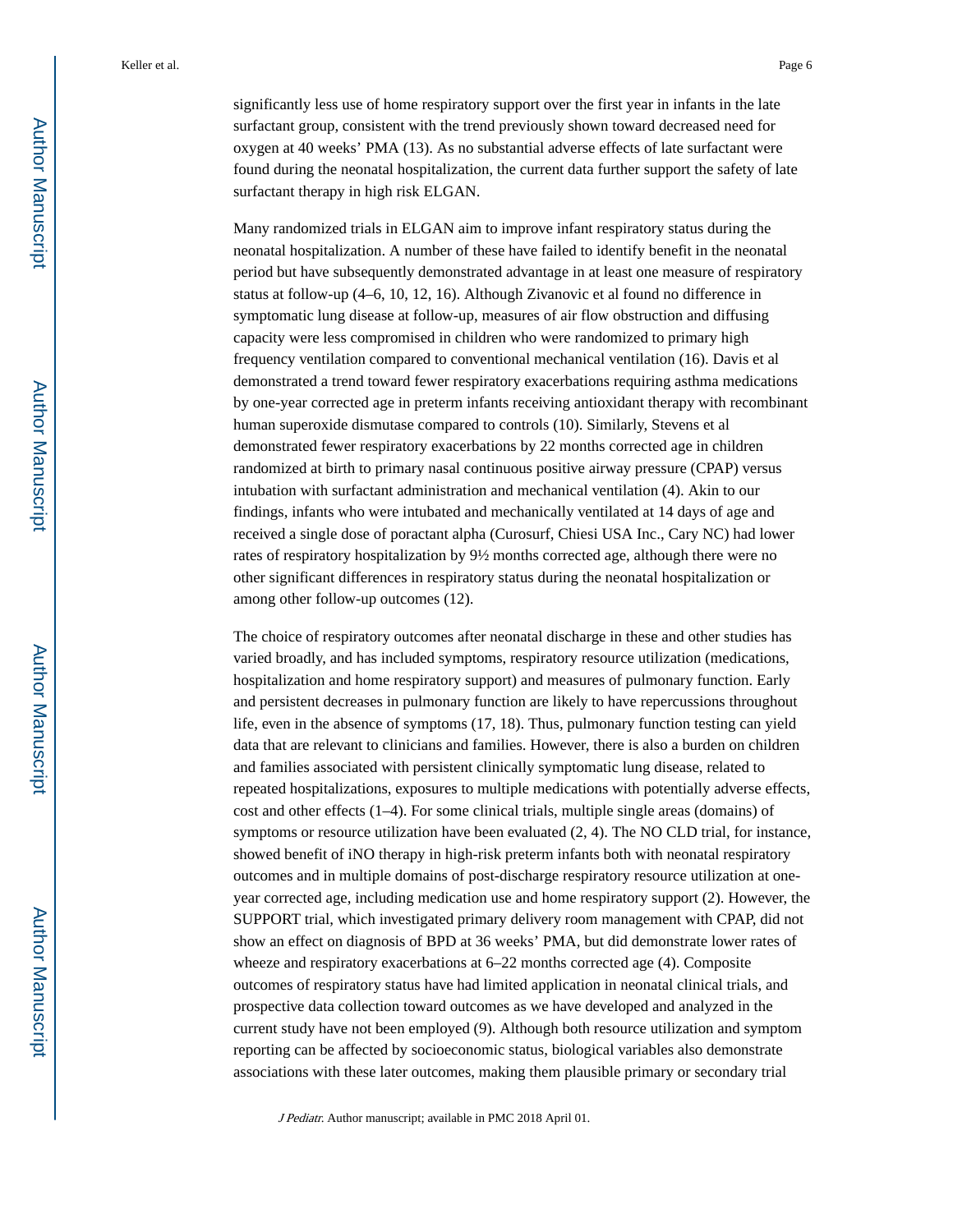outcomes (19–24). This is analogous to the use of neurodevelopmental impairment as an outcome, which is often assessed at 18–24 months corrected age, and is also influenced by socioeconomic status (25).

Given the young age of our cohort at the time of analysis, we explored a limited "wheezing phenotype" in this study, derived only from reported inhaled medication exposure and wheeze. We did not see a signal for treatment effect on this outcome, nor for the medication components of the outcome. This observation suggests that any effect of late surfactant with iNO on persistent lung disease may be distinct from wheezing illness commonly present in former preterm infants (which occur across the spectrum of preterm birth) (26). Earlier studies evaluating childhood respiratory outcomes prior to and following the advent of surfactant replacement therapy showed mild improvements or no change in prevalence of wheezing illness or airway obstruction in the surfactant era, despite an increase in survival of more immature infants (27, 28). These findings are in contrast to our prior findings with iNO-alone, wherein beneficial effects of iNO in the NO CLD study were seen on both classes of inhaled medications (2). Finally, although data supporting the association of parental asthma and preterm respiratory outcomes are variable, we did plan a sensitivity analysis as this characteristic is of interest with respect to childhood wheezing illness (29, 30).

With lack of effect on our wheezing phenotype, it is of interest that the treatment effect we did demonstrate was on the use of home respiratory support. In contrast to wheezing illness, the use of home oxygen is more specific to extremely preterm infants than to the broader population of preterm infants as a whole (31). Thus, the effect of late surfactant may be more specific to the perturbed lung development of ELGAN. Diuretics similarly are more common is this population, although we failed to show a significant benefit of late surfactant on diuretic exposure (32). Notably, the results of the current study represent the effects of late surfactant in infants receiving iNO, which, when administered by this protocol in the NO CLD study, decreased home oxygen use and respiratory medication exposure from all drug classes. Thus, the effects of late surfactant administration alone (without iNO), as administered by Hascoet et al, may differ from the effects seen in the current study (12).

The data for the current study were collected by caregiver recall, which may raise concerns regarding its accuracy. However, prior studies have shown that parents can report important events from the last 12 months (such as hospitalizations and medical visits for asthma and bronchitis), with moderate-to-substantial (85–95%) agreement with medical records (33, 34). In addition, test-retest reliability for questions related to respiratory illness administered to parents of preterm infants at 6 months corrected age revealed substantial-to-perfect agreement over the two tests, and strong internal consistency (35). Thus, within the short time frame of surveys for the current study, we would expect good accuracy and reliability of parent responses.

In conclusion, compared to iNO-alone, late surfactant decreases use of home respiratory support following initial hospital discharge. Unfortunately, we did not demonstrate a substantial benefit of late surfactant on our novel, composite respiratory outcomes. One possible explanation for the lack of benefit is that we didn't treat with late surfactant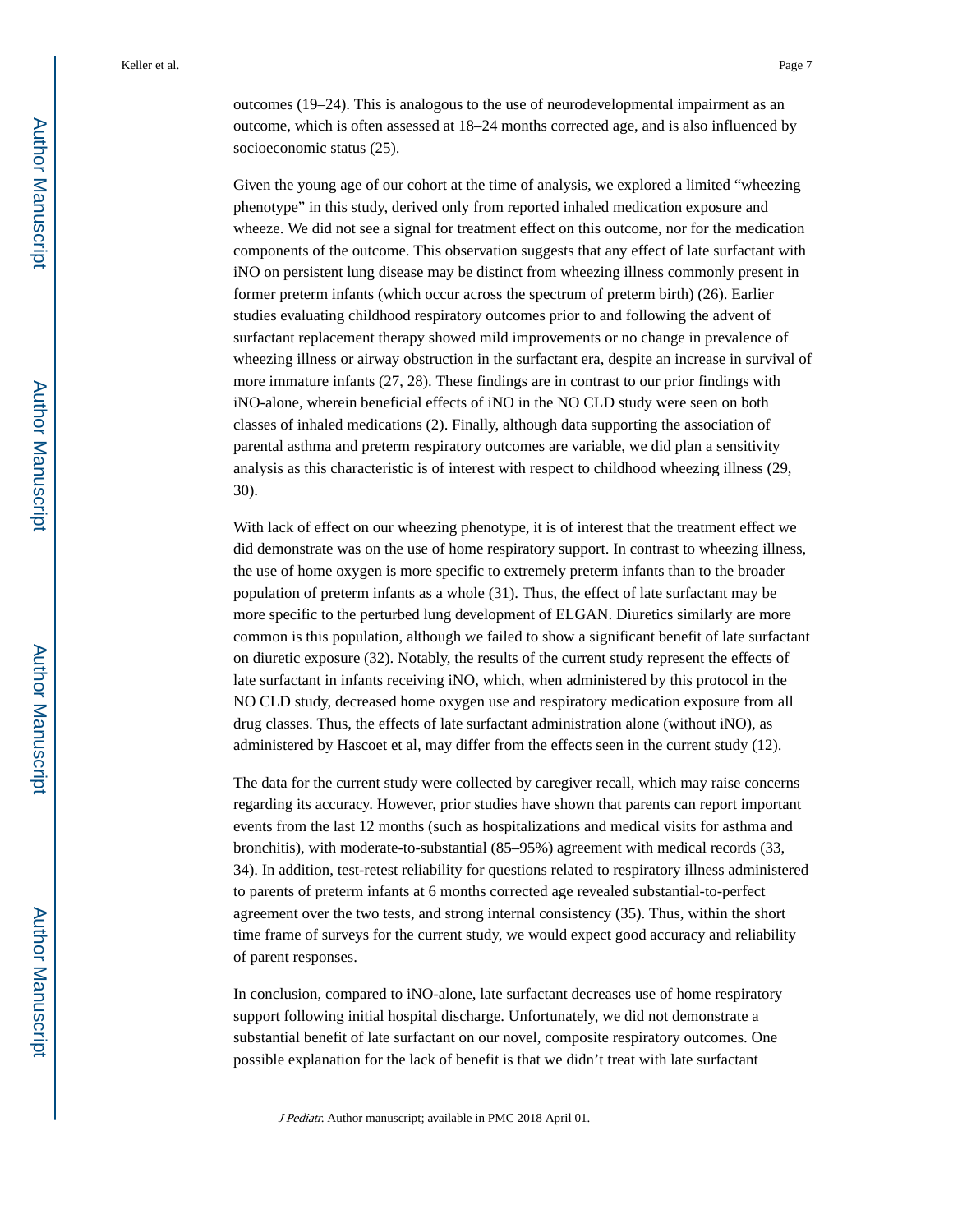frequently enough to achieve a persistent effect on lung function (13, 36). Regardless, these novel respiratory outcomes are clinically relevant and should be considered for assessment of the effects of interventions in neonatal clinical trials. Neurodevelopmental outcomes for this trial will be reported separately, however, from the current data, late surfactant with iNO appears to be a safe intervention, with no adverse effects demonstrated at one-year corrected age. These data are reassuring as we consider using surfactant as a vehicle for instillation of local corticosteroids to the lung, which may prove an effective therapy to prevent BPD in high risk ELGAN (37).

#### **Acknowledgments**

TOLSURF was funded by National Heart, Lung, and Blood Institute (NHLBI; U01 HL094338, U01 HL094355, and UL1 TR000004 [to K.W.]). The NHLBI Scientific Officer, Carol Blaisdell, MD, was present and participated in all Steering Committee meetings as a nonvoting member. Ikaria Inc and ONY Inc provided drugs for the conduct of the trial, but had no input into study design, data analysis, data interpretation or manuscript preparation. R.S. serves as Associate Editor of The Journal of Pediatrics.

We thank Nancy Newton, MS, RN, CCRP (NHLBI U01 HL094338), the project director for the first 4 years of the trial; Karin L. Knowles (NHLBI U01 HL094338), for managing the administrative and regulatory aspects of the study; Carol Blaisdell, MD (funded by the National Institutes of Health), and the Data Safety Monitoring Board for their service; the intensive care nursery and high risk infant follow-up clinic staffs who made this study possible; and the children and families who participated in the study.

#### **Abbreviations**

| <b>RD</b>    | bronchodilator                          |
|--------------|-----------------------------------------|
| <b>RPD</b>   | bronchopulmonary dysplasia              |
| <b>ELGAN</b> | extremely low gestational age newborn   |
| GA           | gestational age                         |
| <b>ICS</b>   | inhaled corticosteroids                 |
| iNO          | inhaled nitric oxide                    |
| <b>PM</b>    | pulmonary morbidity                     |
| <b>PMA</b>   | post-menstrual age                      |
|              | <b>TOLSURF</b> Trial of Late Surfactant |

#### **References**

- 1. Ehrenkranz RA, Walsh MC, Vohr BR, Jobe AH, Wright LL, Fanaroff AA, et al. Validation of the National Institutes of Health consensus definition of bronchopulmonary dysplasia. Pediatrics. 2005; 116:1353–60. [PubMed: 16322158]
- 2. Hibbs AM, Walsh MC, Martin RJ, Truog WE, Lorch SA, Alessandrini E, et al. One-year respiratory outcomes of preterm infants enrolled in the Nitric Oxide (to prevent) Chronic Lung Disease trial. J Pediatr. 2008; 153:525–9. [PubMed: 18534620]
- 3. Watson RS, Clermont G, Kinsella JP, Kong L, Arendt RE, Cutter G, et al. Clinical and economic effects of iNO in premature newborns with respiratory failure at 1 year. Pediatrics. 2009; 124:1333– 43. [PubMed: 19841128]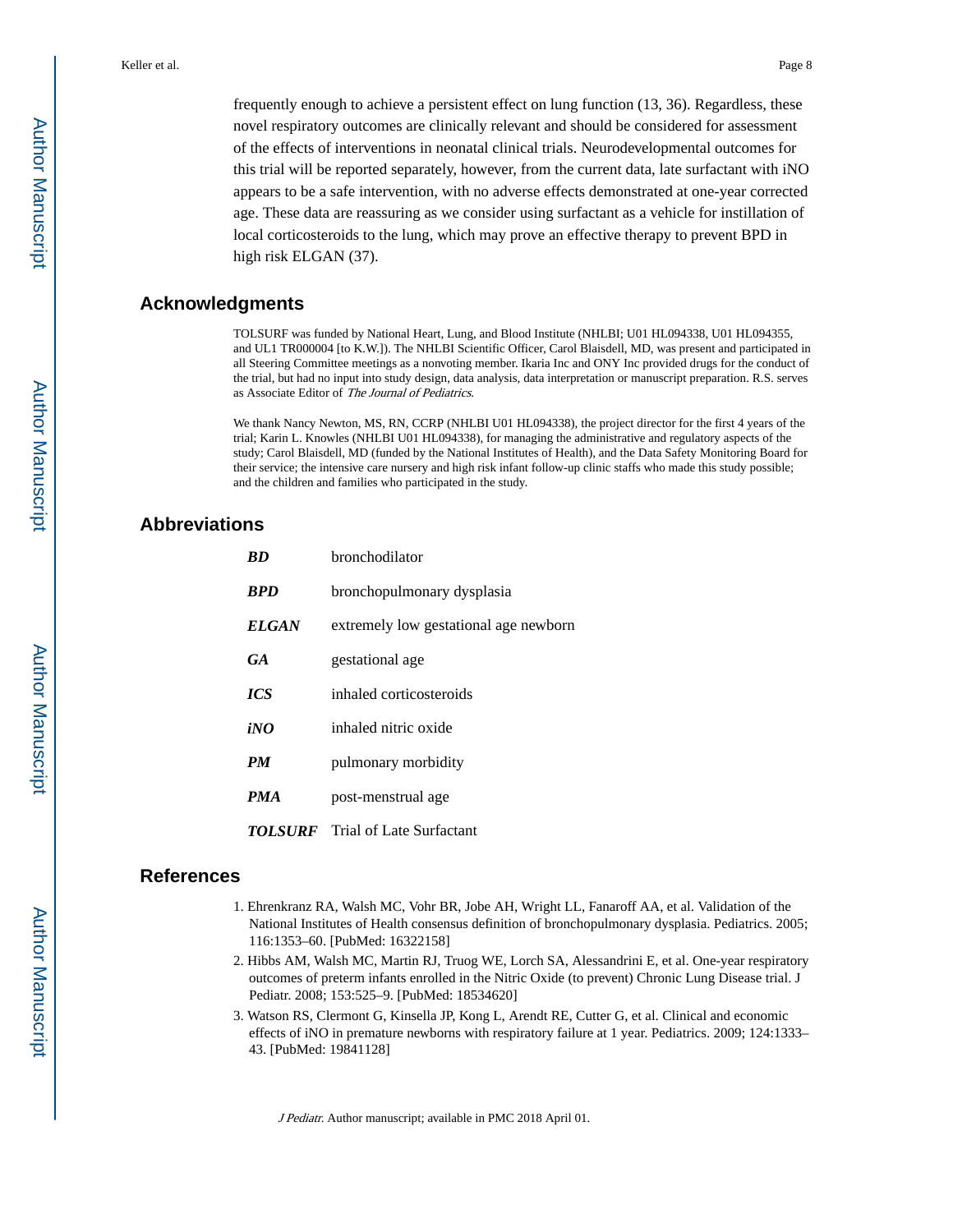- 4. Stevens TP, Finer NN, Carlo WA, Szilagyi PG, Phelps DL, Walsh MC, et al. Respiratory outcomes of the surfactant positive pressure and oximetry randomized trial (SUPPORT). J Pediatr. 2014; 165:240–9. e4. [PubMed: 24725582]
- 5. Johnson AH, Peacock JL, Greenough A, Marlow N, Limb ES, Marston L, et al. High-frequency oscillatory ventilation for the prevention of chronic lung disease of prematurity. N Engl J Med. 2002; 347:633–42. [PubMed: 12200550]
- 6. Finer NN, Carlo WA, Walsh MC, Rich W, Gantz MG, et al. SUPPORT Study Group of the Eunice Kennedy Shriver NICHD Neonatal Research Network. Early CPAP versus surfactant in extremely preterm infants. N Engl J Med. 2010; 362:1970–9. [PubMed: 20472939]
- 7. Kirpalani H, Millar D, Lemyre B, Yoder BA, Chiu A, Roberts RS, et al. A trial comparing noninvasive ventilation strategies in preterm infants. N Engl J Med. 2013; 369:611–20. [PubMed: 23944299]
- 8. Beam KS, Aliaga S, Ahlfeld SK, Cohen-Wolkowiez M, Smith PB, Laughon MM. A systematic review of randomized controlled trials for the prevention of bronchopulmonary dysplasia in infants. J Perinatol. 2014; 34:705–10. [PubMed: 25010224]
- 9. Davis PG, Thorpe K, Roberts R, Schmidt B, Doyle LW, Kirpalani H, et al. Evaluating "old" definitions for the "new" bronchopulmonary dysplasia. J Pediatr. 2002; 140:555–60. [PubMed: 12032521]
- 10. Davis JM, Parad RB, Michele T, Allred E, Price A, Rosenfeld W, et al. Pulmonary outcome at 1 year corrected age in premature infants treated at birth with recombinant human CuZn superoxide dismutase. Pediatrics. 2003; 111:469–76. [PubMed: 12612223]
- 11. Manley BJ, Makrides M, Collins CT, McPhee AJ, Gibson RA, Ryan P, et al. High-dose docosahexaenoic acid supplementation of preterm infants: respiratory and allergy outcomes. Pediatrics. 2011; 128:e71–7. [PubMed: 21708809]
- 12. Hascoët JM, Picaud JC, Ligi I, Blanc T, Moreau F, Pinturier MF, et al. Late surfactant administration in very preterm neonates with prolonged respiratory distress and pulmonary outcome at 1 year of age: a randomized clinical trial. JAMA Pediatr. 2016; 170:365–72. [PubMed: 26928567]
- 13. Ballard RA, Keller RL, Black DM, Ballard PL, Merrill JD, Eichenwald EC, et al. Randomized trial of late surfactant treatment in ventilated preterm infants receiving inhaled nitric oxide. J Pediatr. 2016; 168:23–9. e4. [PubMed: 26500107]
- 14. Ballard RA, Truog WE, Cnaan A, Martin RJ, Ballard PL, Merrill JD, et al. Inhaled nitric oxide in preterm infants undergoing mechanical ventilation. N Engl J Med. 2006; 355:343–53. [PubMed: 16870913]
- 15. Ballard RA. Inhaled nitric oxide in preterm infants--correction. N Engl J Med. 2007; 357:1444–5. [PubMed: 17914048]
- 16. Zivanovic S, Peacock J, Alcazar-Paris M, Lo JW, Lunt A, Marlow N, et al. Late outcomes of a randomized trial of high-frequency oscillation in neonates. N Engl J Med. 2014; 370:1121–30. [PubMed: 24645944]
- 17. Stern DA, Morgan WJ, Wright AL, Guerra S, Martinez FD. Poor airway function in early infancy and lung function by age 22 years: a non-selective longitudinal cohort study. Lancet. 2007; 370:758–64. [PubMed: 17765525]
- 18. Islam JY, Keller RL, Aschner JL, Hartert TV, Moore PE. Understanding the short and long-term respiratory outcomes of prematurity and bronchopulmonary dysplasia. Am J Respir Crit Care Med. 2015; 192:134–56. [PubMed: 26038806]
- 19. Wynne J, Hull D. Why are children admitted to the hospital? Br Med J. 1977; 2:1140–2. [PubMed: 589026]
- 20. Greenough A, Limb E, Marston L, Marlow N, Calvert S, Peacock J. Risk factors for respiratory morbidity in infancy after very premature birth. Arch Dis Child Fetal Neonatal Ed. 2005; 90:F320–F3. [PubMed: 15878935]
- 21. Alpern ER, Stanley RM, Gorelick MH, Donaldson A, Knight S, Teach SJ, et al. Epidemiology of a pediatric emergency medicine research network: the PECARN Core Data Project. Pediatr Emerg Care. 2006; 22:689–99.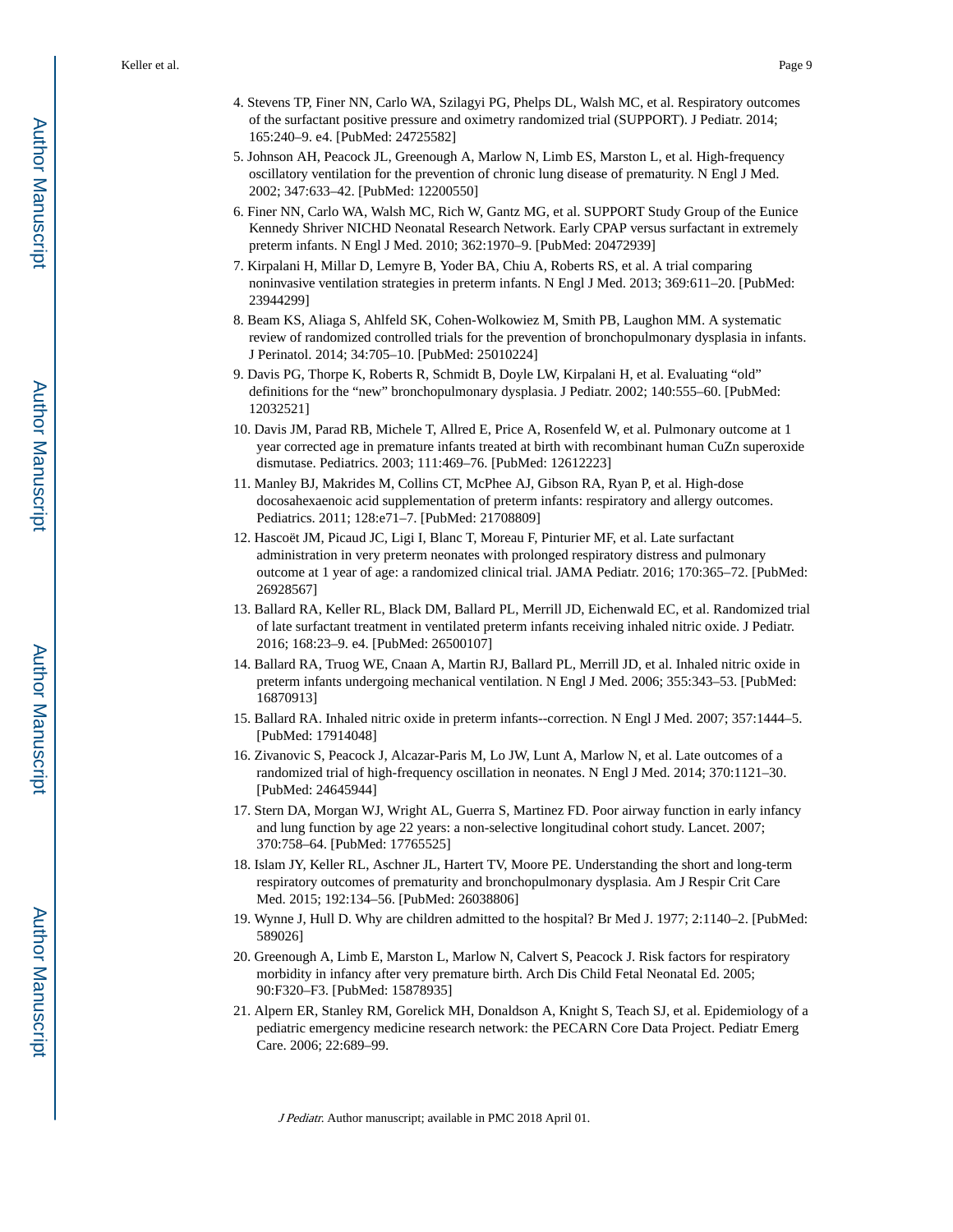- 22. Michel G, Silverman M, Strippoli MP, Zwahlen M, Brooke AM, Grigg J, et al. Parental understanding of wheeze and its impact on asthma prevalence estimates. Eur Respir J. 2006; 28:1124–30. [PubMed: 16870670]
- 23. Mohangoo AD, de Koning HJ, Hafkamp-de Groen E, van der Wouden JC, Jaddoe VW, Moll HA, et al. A comparison of parent-reported wheezing or shortness of breath among infants as assessed by questionnaire and physician-interview: The Generation R study. Pediatr Pulmonol. 2010; 45:500–7. [PubMed: 20425859]
- 24. Pryhuber GS, Maitre NL, Ballard RA, Cifelli D, Davis SD, Ellenberg JH, et al. Prematurity and Respiratory Outcomes Program (PROP): study protocol of a prospective multicenter study of respiratory outcomes of preterm infants in the United States. BMC Pediatr. 2015; 15:37. [PubMed: 25886363]
- 25. Doyle LW, Cheong JL, Burnett A, Roberts G, Lee KJ, Anderson PJ, et al. Biological and social influences on outcomes of extreme-preterm/low-birth weight adolescents. Pediatrics. 2015; 136:e1513–20. [PubMed: 26553187]
- 26. Been JV, Lugtenberg MJ, Smets E, van Schayck CP, Kramer BW, Mommers M, et al. Preterm birth and childhood wheezing disorders: a systematic review and meta-analysis. PLoS Med. 2014; 11:e1001596. [PubMed: 24492409]
- 27. Palta M, Sadek-Badawi M, Sheehy M, Albanese A, Weinstein M, McGuinness G, et al. Respiratory symptoms at age 8 years in a cohort of very low birth weight children. Am J Epidemiol. 2001; 154:521–9. [PubMed: 11549557]
- 28. Doyle LW. the Victorian Infant Collaborative Study Group. Respiratory function at age 8–9 years in extremely low birth weight/very preterm children born in Victoria in 1991–1992. Pediatr Pulmonol. 2006; 41:570–6. [PubMed: 16617453]
- 29. Halterman JS, Lynch KA, Conn KM, Hernandez TE, Perry TT, Stevens TP. Environmental exposures and respiratory morbidity among very low birth weight infants at 1 year of life. Arch Dis Child. 2009; 94:28–32. [PubMed: 18703545]
- 30. Teune MJ, van Wassenaer AG, van Buuren S, Mol BW, Opmeer BC. Dutch POPS Collaborative Study Group. Perinatal risk-indicators for long-term respiratory morbidity among preterm or very low birth weight neonates. Eur J Obstet Gynecol Reprod Biol. 2012; 163:134–41. [PubMed: 22579229]
- 31. Lagatta JM, Clark RH, Brousseau DC, Hoffmann RG, Spitzer AR. Varying patterns of home oxygen use in infants at 23–43 weeks' gestation discharged from United States neonatal intensive care units. J Pediatr. 2013; 163:976–82. e2. [PubMed: 23769504]
- 32. Laughon MM, Chantala K, Aliaga S, Herring AH, Hornik CP, Hughes R, et al. Diuretic exposure in premature infants from 1997 to 2011. Am J Perinatol. 2015; 32:49–56. [PubMed: 24801161]
- 33. Pless CE, Pless IB. How well they remember. The accuracy of parent reports. Arch Pediatr Adolesc Med. 1995; 149:553–8. [PubMed: 7735412]
- 34. D'Souza-Vazirani D, Minkovitz CS, Strobino DM. Validity of maternal report of acute health care use for children younger than 3 years. Arch Pediatr Adolesc Med. 2005; 159:167–72. [PubMed: 15699311]
- 35. Boggs E, Minich N, Hibbs AM. Performance of commonly used respiratory questionnaire items in a cohort of infants born preterm. Open J Pediatr. 2013; 3:260–5. [PubMed: 24772379]
- 36. Keller RL, Merrill JD, Black DM, Steinhorn RH, Eichenwald EC, Durand DJ, et al. Late administration of surfactant replacement therapy increases surfactant protein-B content: a randomized pilot study. Pediatr Res. 2012; 72:613–9. [PubMed: 23037875]
- 37. Yeh TF, Chen CM, Wu SY, Husan Z, Li TC, Hsieh WS, et al. Intratracheal administration of budesonide/surfactant to prevent bronchopulmonary dysplasia. Am J Respir Crit Care Med. 2016; 193:86–95. [PubMed: 26351971]
- 38. Fenton TR, Kim JH. A systematic review and meta-analysis to revise the Fenton growth chart for preterm infants. BMC Pediatr. 2013; 13:59. [PubMed: 23601190]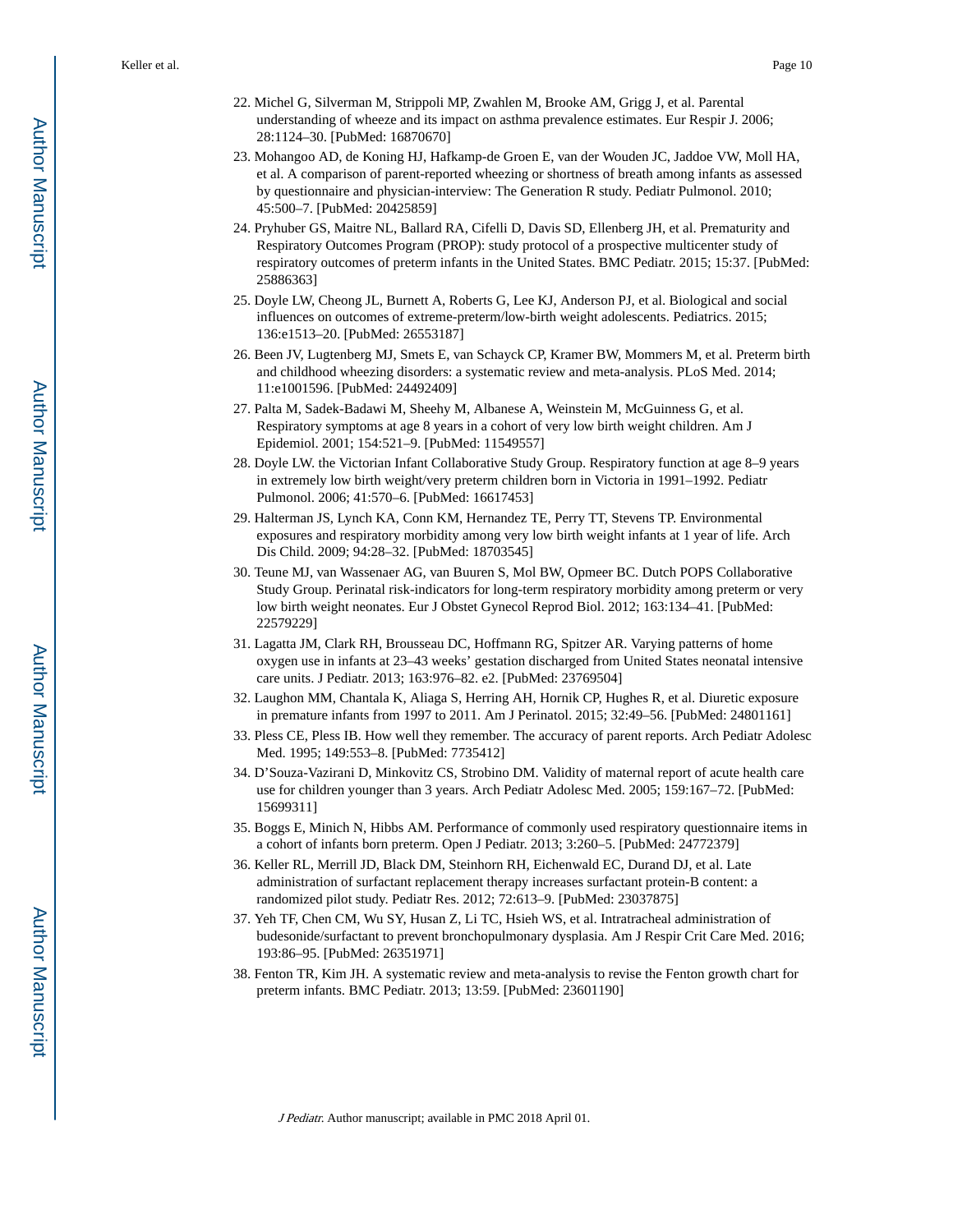#### **Appendix**

 Author ManuscriptAuthor Manuscript

Author Manuscript

**Author Manuscript** 

Additional members of the TOLSURF Study Group include: UCSF Benioff Children's Hospital, San Francisco, CA: Suzanne Hamilton Strong, RN, Jill Immamura-Ching, RN, Margaret Orfanos-Villalobos, RN, Cassandra Williams, RN; Alta Bates Summit Medical Center, Berkeley, CA, and UCSF Benioff Children's Hospital Oakland, Oakland, CA: Dolia Horton, RRT, Loretta Pacello, RCP, April Willard, RN; Children's Mercy Hospital, Kansas City, MO: Cheryl Gauldin, RN, Anne Holmes, RN, Patrice Johnson, RRT, Kerrie Meinert, RRT; Women and Children's Hospital of Buffalo, Buffalo, NY: Anne Marie Reynolds, MD, Janine Lucie, NNP, Patrick Conway, Michael Sacilowski, Michael Leadersdorff, RRT, Pam Orbank, RRT, Karen Wynn, NNP; Anne and Robert H. Lurie Children's Hospital/ Northwestern University, Chicago, IL: Maria deUngria, MD, Janine Yasmin Khan, MD, Karin Hamann, RN, Molly Schau, RN, Brad Hopkins, RRT, James Jenson, RRT; Texas Children's Hospital, Houston, TX: Carmen Garcia, RN; Stony Brook University Hospital, Stony Brook, NY: Aruna Parekh, MD, Jila Shariff, MD, Rose McGovern, RN, Jeff Adelman, RRT, Adrienne Combs, RN, Mary Tjersland, RRT; University of Washington, Seattle, WA: Elizabeth Howland, Susan Walker, RN, Jim Longoria, RRT, Holly Meo, RRT; University of Texas Health Science Center, Houston, TX: Amir Khan, MD, Georgia McDavid, RN, Katrina Burson, RN, BSN, Richard Hinojosa, BSRT, RRT, Christopher Johnson, MBA, RRT, Karen Martin, RN, BSN, Sarah Martin, RN, BSN, Shawna Rogers, RN, BSN, Sharon Wright, MT; University of Florida College of Medicine, Jacksonville, UF Health Shands Hospital, and Wolfson Children's Hospital, Jacksonville, FL: Kimberly Barnette, RRT, Amanda Kellum, RRT, Michelle Burcke, RN, Christie Hayes, RRT, Stephanie Chadwick, RN, Danielle Howard, RN, Carla Kennedy, RRT, Renee Prince, RN; Wake Forest School of Medicine and Forsyth Medical Center, Winston Salem, NC: Michael O'Shea MD, Beatrice Stefanescu, MD, Kelly Warden, RN, Patty Brown, RN, Jennifer Griffin, RRT, Laura Conley, RRT; University of Minnesota Amplatz Children's Hospital, Minneapolis, MN: Michael Georgieff, MD, Bridget Davern, Marla Mills, RN, Sharon Ritter, RRT; Medical University of South Carolina, Charleston, SC: Carol Wagner, MD, Deanna Fanning, RN, Jimmy Roberson, RRT; Children's Hospitals and Clinics of Minnesota, St. Paul, MN: Andrea Lampland, MD, Pat Meyers, RRT, Angela Brey, RRT; Children's Hospitals and Clinics of Minnesota, Minneapolis, MN: Neil Mulrooney MD, Cathy Worwa, RRT, Pam Dixon, RN, ANM, Gerald Ebert, RRT-NPS, Cathy Hejl, RRT, Molly Maxwell, RT, Kristin McCullough, RN; University of Tennessee Health Science Center, Memphis, TN: Mohammed T. El Abiad, MD, Ajay Talati, MD, Sheila Dempsey, RN, Kathy Gammage, RRT, MBA, Gayle Gower, RN, Kathy James, RRT, Pam LeNoue, RN; All Children's Hospital, St. Petersburg, FL: Suzi Bell, DNP, Dawn Bruton, RN, BSN, CCRP, Michelle Beaulieu, DNP, Richard Williams, RRT; Florida Hospital for Children, Orlando, FL: Robin Barron-Nelson, RN, Shane Taylor, RRT; Arkansas Children's Hospital and University of Arkansas Medical Sciences, Little Rock, AK: Carol Sikes, RN, Gary Lowe, RRT, Betty Proffitt, RRT.

Clinical Coordinating Center--University of California San Francisco, San Francisco, CA: Cheryl Chapin, Hart Horneman, Karin Hamann, RN, Susan Kelley, RRT, Karin Knowles, Nancy Newton, RN, MS. Data Coordinating Center--University of California San Francisco, San Francisco, CA: Eric Vittinghoff, PhD, Jean Hietpas, Laurie Denton, Lucy Wu.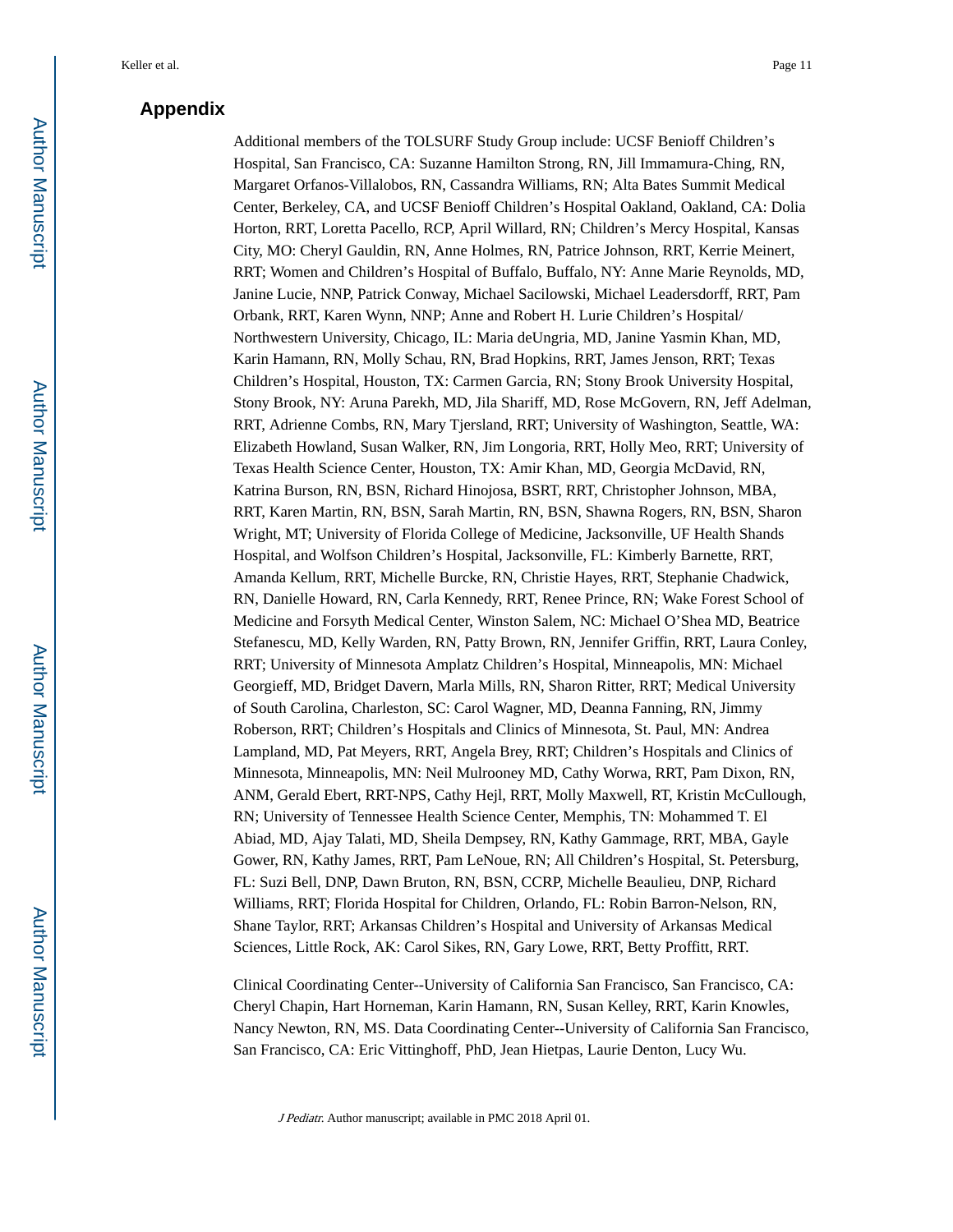Data Safety Monitoring Board--Cincinnati Children's Hospital Medical Center, Cincinnati, OH: Allan Jobe, MD, (Chair 2009–2010); UH Rainbow Babies and Children's Hospital, Cleveland, OH: Avroy Fanaroff, MD (Chair 2010–2016); EMMES Corporation, Rockville, MD: Clemons; Boston University School of Public Health, Boston, MA: Leonard Glantz, JD; Wake Forest School of Medicine, Winston-Salem, NC: David Reboussin, PhD; Stanford University, Stanford, CA: Krisa Van Meurs MD (2009–2010); Johns Hopkins University, Baltimore, MD: Marilee Allen, MD (2010–2016); Women and Infants Hospital, Providence, RI: Betty Vohr, MD.

Clinical Steering Committee--UCSF Benioff Children's Hospital San Francisco, San Francisco CA: Roberta Ballard, MD, Philip Ballard, MD, PhD, Roberta Keller, MD, Elizabeth Rogers, MD, Nancy Newton, MS, RN; University of California, San Francisco, San Francisco, CA: Dennis Black, PhD; National Heart, Lung and Blood Institute: Carol Blaisdell, MD; UCSF Benioff Children's Hospital Oakland, Oakland, CA: David Durand, MD, Jeffrey Merrill, MD, Jeanette Asselin, MS, RRT; University of Texas Health Science Center, Houston, TX: Eric Eichenwald, MD; Children's Hospital and Clinics of Minnesota, St. Paul, MN: Mark Mammel, MD; Medical University of South Carolina, Charleston, SC: Rita Ryan, MD; Children's Mercy Hospital, Kansas City, MO: William Truog, MD.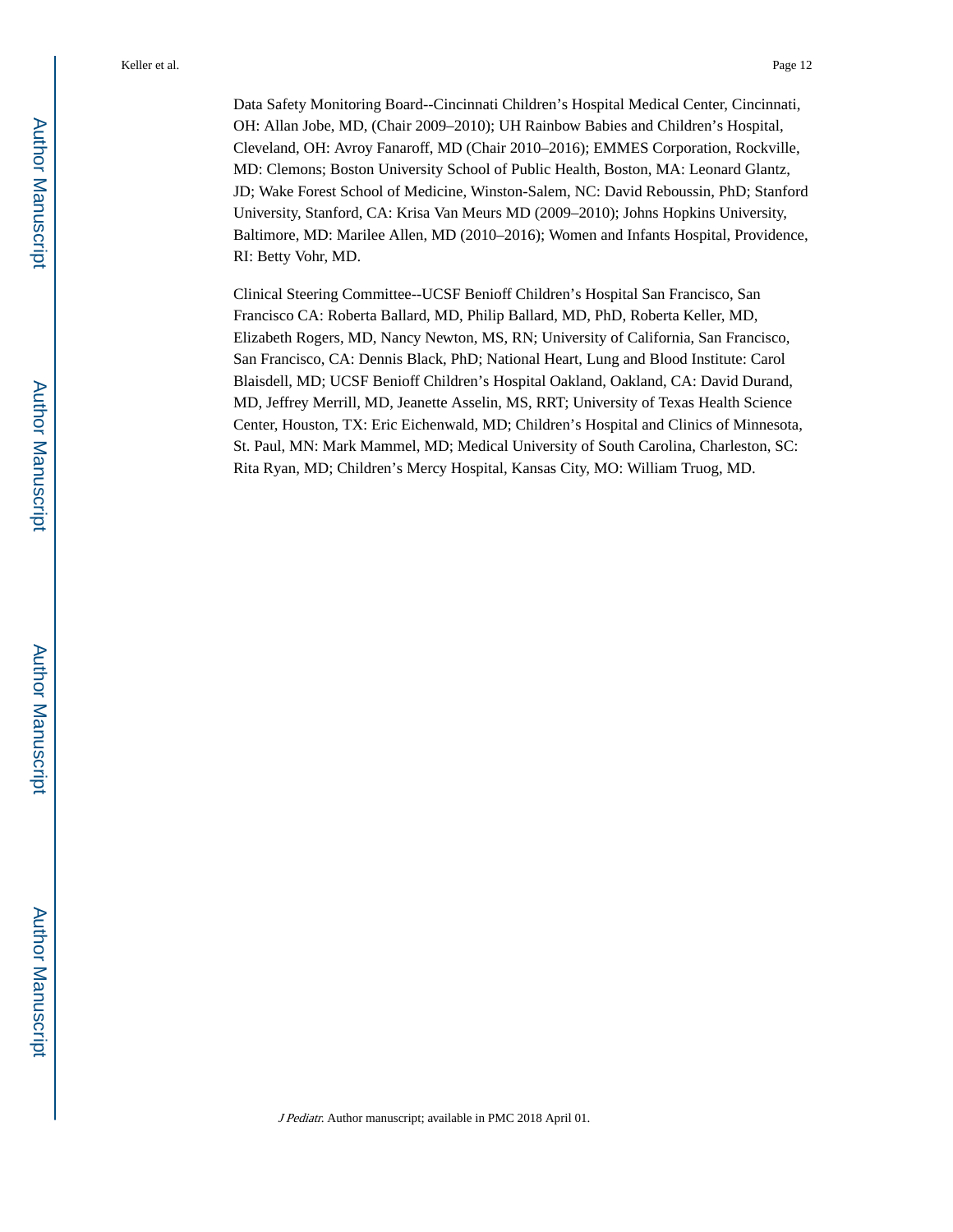

#### **Figure 1.**

(online only): Patient flow diagram. Deaths and study withdrawals prior to neonatal discharge detailed in Ballard et al, 2016 (13).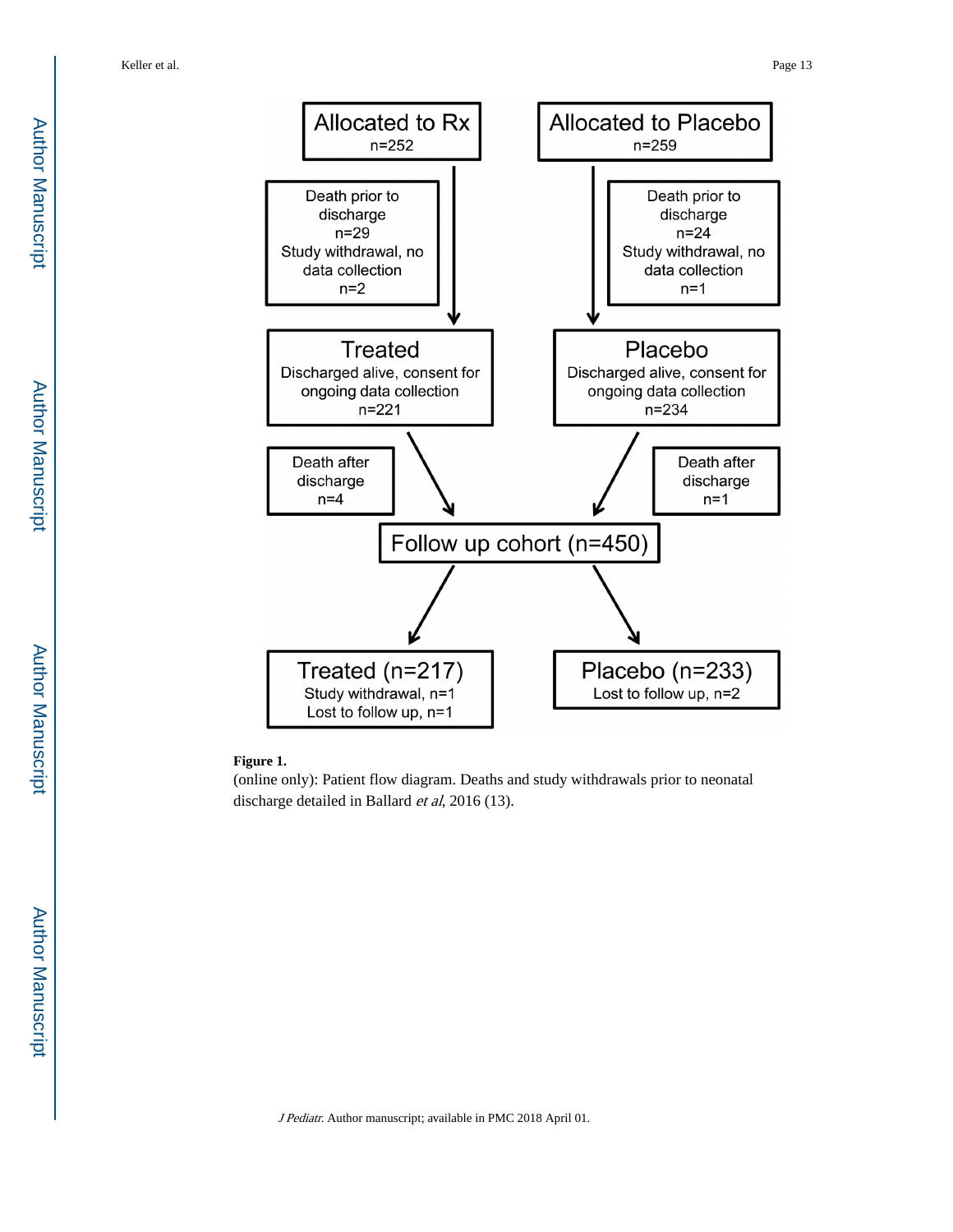Keller et al. Page 14



#### **Figure 2.**

Proportion of infants with respiratory resource utilization at each survey time point, 3, 6, 9 and 12 months corrected age, in late surfactant and control groups: **A**, Total resource utilization, **B**, Respiratory medication exposure, **C**, Home respiratory support, **D**, Hospitalization for respiratory cause, and **E**, Diuretic, **F**, Bronchodilator, **G**, Inhaled corticosteroid and **H**, Systemic steroid exposure.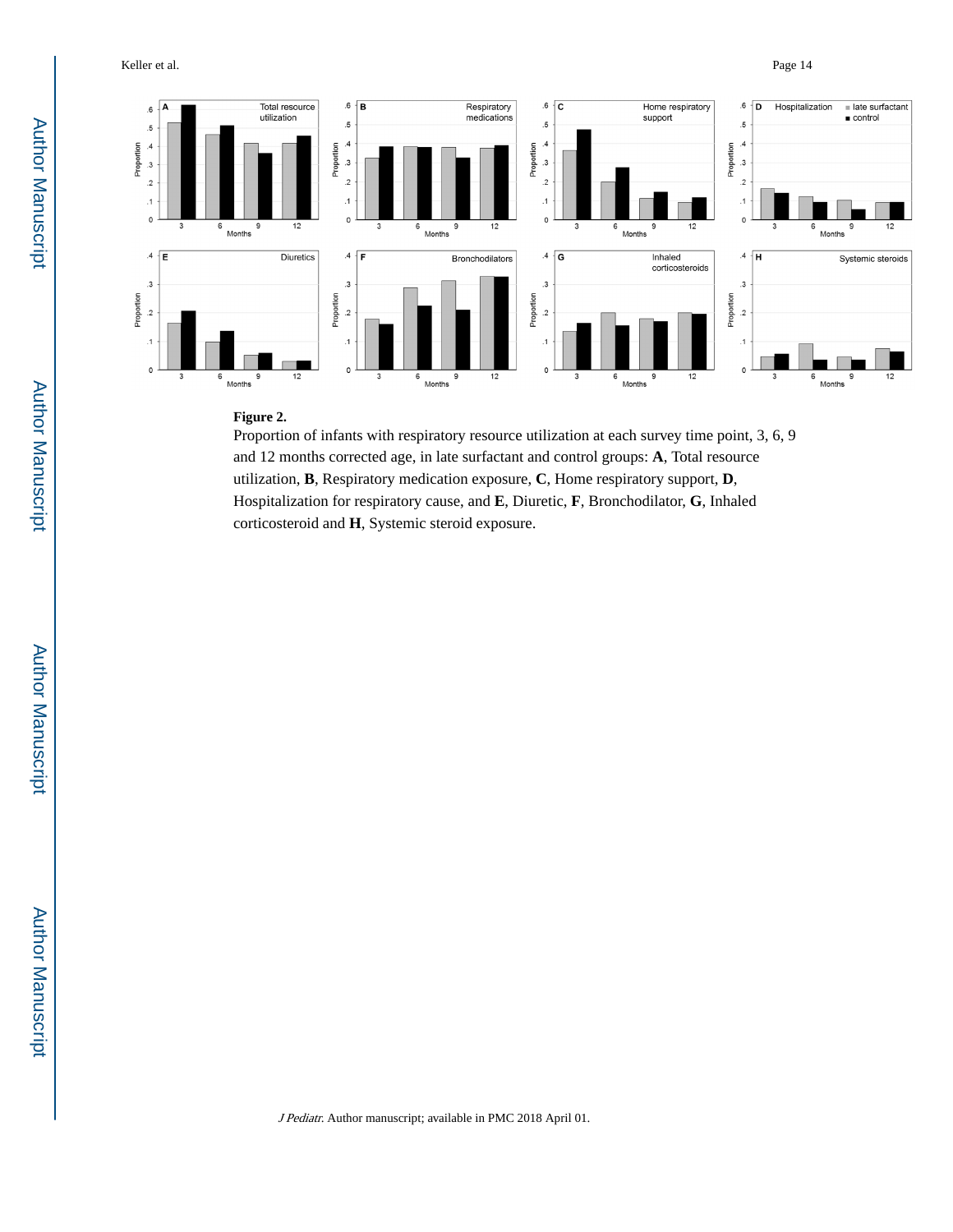Author Manuscript

Author Manuscript

# **Table 1**

Baseline characteristics and neonatal respiratory outcomes of infants discharged alive by treatment group (late surfactant versus control) Baseline characteristics and neonatal respiratory outcomes of infants discharged alive by treatment group (late surfactant versus control)

|                                 |                                        | Follow-up cohort (n=450) | Late surfactant (n=217) | Control $(n=233)$ | P value |
|---------------------------------|----------------------------------------|--------------------------|-------------------------|-------------------|---------|
| GA (weeks)                      |                                        | $25.3 \pm 1.2$           | $25.3 \pm 1.2$          | $25.3 \pm 1.2$    | 0.90    |
|                                 | $< 2607$ weeks'                        | 310 (68.9)               | 148 (68.2)              | 162 (69.5)        | 0.76    |
| Birth weight (g)                |                                        | $713 \pm 164$            | $715 \pm 174$           | 711±154           | 0.81    |
| Intrauterine growth restriction |                                        | 73 (16.2)                | 40 (18.4)               | 33 (14.2)         | 0.22    |
| Antenatal steroids              |                                        | 388 (86.2)               | 184(84.8)               | 204 (87.6)        | 0.11    |
| Male sex                        |                                        | 248 (55.1)               | 124(57.1)               | 124(53.2)         | 0.40    |
| Multiple gestation              |                                        | 139 (30.9)               | 56 (25.8)               | 83 (35.6)         | 0.02    |
| Multiple siblings enrolled      |                                        | 102(22.7)                | 41 (18.9)               | 61 (26.2)         | 0.07    |
| Maternal characteristics        |                                        |                          |                         |                   |         |
| Race/ethnicity                  |                                        |                          |                         |                   | 0.47    |
|                                 | White, non-Hispanic                    | 220 (48.9)               | 101 (46.5)              | 119 (51.1)        |         |
|                                 | African American                       | 59 (35.3)                | 82 (37.8)               | 77 (33.0)         |         |
|                                 | Hispanic                               | 50(11.1)                 | 21(9.7)                 | 29 (12.4)         |         |
|                                 | Asian                                  | 13(2.9)                  | 5(2.1)                  | $8(3.7)$          |         |
|                                 | Other                                  | 8(1.8)                   | 5(2.3)                  | 3(1.3)            |         |
| Age (y)                         |                                        | $28.8 + 6.4$             | $27.8 + 6.1$            | $29.8 + 6.6$      | 0.0007  |
| Education                       |                                        |                          |                         |                   | 0.06    |
|                                 | High school not complete               | 56 (12.4)                | 23 (10.6)               | 33 (14.2)         |         |
|                                 | High school graduate or some college   | 227 (50.4)               | 123 (56.7)              | 104 (44.6)        |         |
|                                 | College graduate $\pm$ graduate school | 166 (36.9)               | 71 (32.7)               | 95 (40.8)         |         |
|                                 | Unknown                                | $1\left(0.2\right)$      | $\circ$                 | 1(0.4)            |         |
| Neonatal respiratory outcomes   |                                        |                          |                         |                   |         |
|                                 | BPD at 36 weeks' PMA                   | 291 (64.7)               | 140(64.5)               | 151 (64.8)        | 0.95    |
|                                 | BPD at 40 weeks' PMA                   | 165 (36.7)               | 71(32.7)                | 94 (40.3)         | 0.09    |
|                                 | Duration of mechanical ventilation (d) | $41.9 \pm 30.4$          | $42.3 \pm 30.6$         | $41.4 + 30.3$     | 0.77    |

J Pediatr. Author manuscript; available in PMC 2018 April 01.

P value by t-test or chi-square P value by t-test or chi-square

Data are mean  $\pm$  standard deviation or n (%)

Data are mean  $\pm$  standard deviation or n  $(\%)$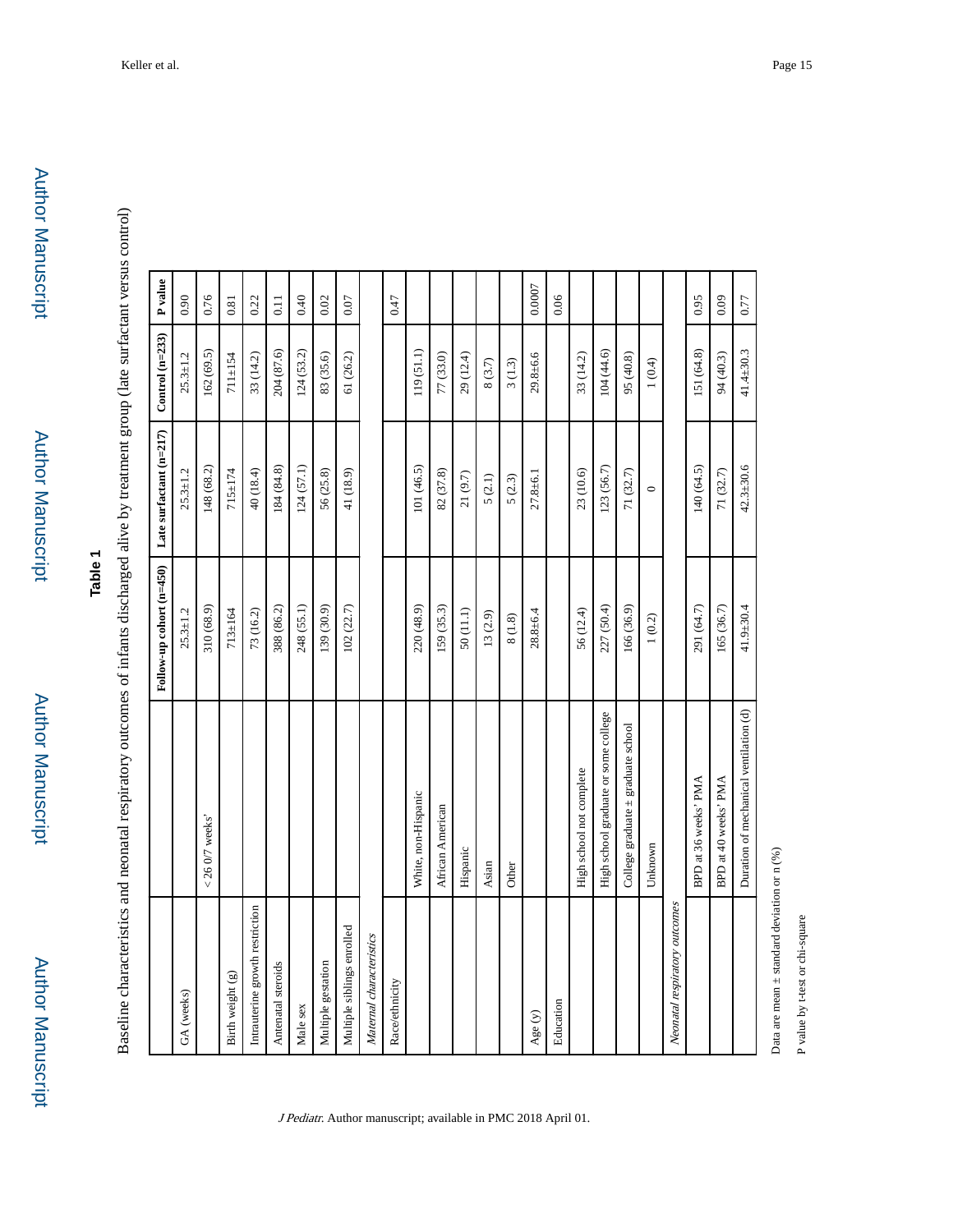Intrauterine growth restriction 10<sup>th</sup> percentile for gestational age per fetal growth curves derived from Fenton and Kim, 2013 (38). Intrauterine growth restriction ≤ 10th percentile for gestational age per fetal growth curves derived from Fenton and Kim, 2013 (38). **Author Manuscript** Author Manuscript Author Manuscript**Author Manuscript**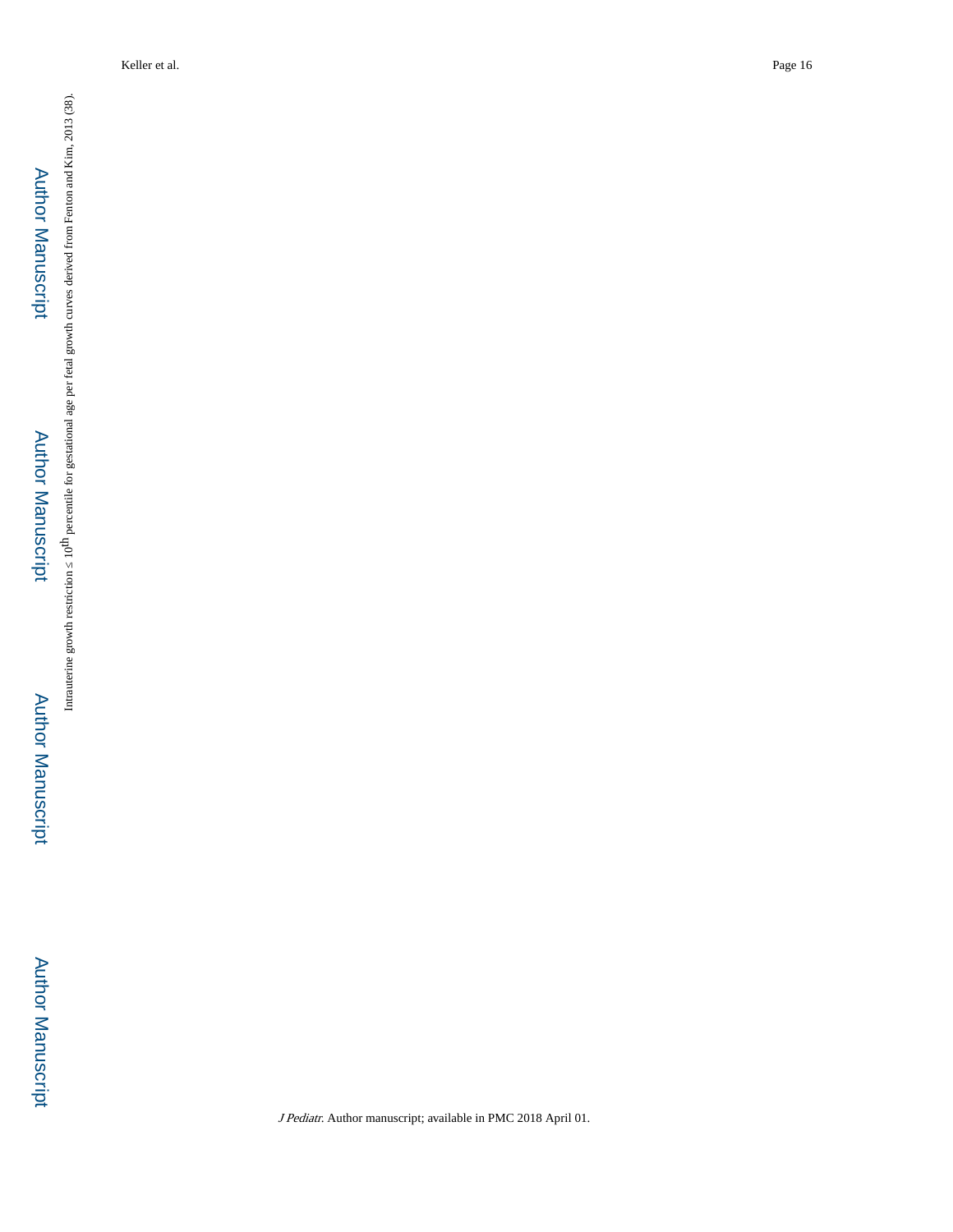#### **Table 2**

Potential modifiers of post-discharge pulmonary morbidity by treatment group (late surfactant versus control)

|                                           | Follow-up cohort $(n=432)^*$ | Late surfactant $(n=211)$ | Control $(n=221)$ | P value |
|-------------------------------------------|------------------------------|---------------------------|-------------------|---------|
| Breast milk (full or partial) anticipated | 195(45.1)                    | 91(43.1)                  | 104(47.1)         | 0.41    |
| Furry pet in home                         | 178 (41.2)                   | 85 (40.3)                 | 93(42.1)          | 0.70    |
| Young child exposure anticipated          | 228 (52.8)                   | 115(54.5)                 | 113(51.1)         | 0.48    |
| Potential ETS exposure                    | 105(24.3)                    | 51 (24.2)                 | 54 (24.4)         | 0.95    |
| Private insurance                         | 170/430 (39.5)               | 78/210 (37.1)             | 92/220(41.8)      | 0.32    |
| Asthma in parent                          | 77/422 (18.2)                | 30/207 (14.5)             | 47/215 (21.9)     | 0.05    |

Data are n/N (%)

\* Missing data for infants not discharged to their biological parents' care (family history), and those discharged from non-study hospitals

P value by chi-square

ETS, environmental tobacco smoke

"Young child exposure anticipated" was classified as Yes if caregiver reported another child < 5 years in the home or anticipated a young child at day care.

"Potential ETS exposure" was classified as Yes if caregiver reported 1) a parent smokes, 2) there is a smoker living in the home, 3) smoking is allowed in home, or 4) the child will travel in vehicle where smoking is permitted.

"Breast milk anticipated" was classified as Yes if caregiver reported either a breast milk only diet or combination of breast milk and formula at discharge.